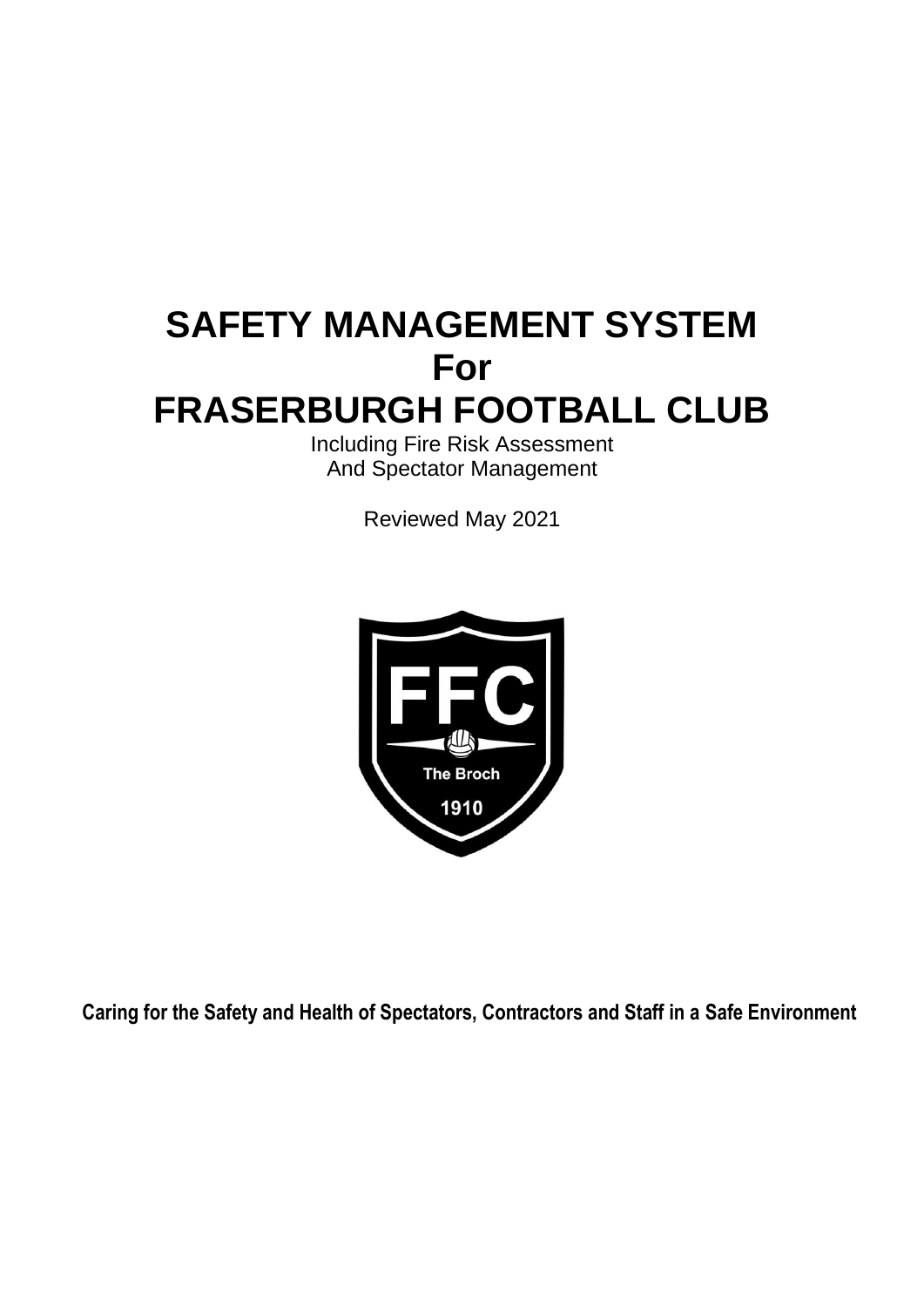## **Table of Contents**

### **1. POLICY**

- 1.1 Club Safety Statement
- 1.2 Our Safety Policy
- 1.3 Safety Objectives
- 1.4 Activities covered by this system

### **2. ORGANISATION FOR HEALTH AND SAFETY**

- 2.1 HS&E Relationships
- 2.2 Responsibilities and Accountabilities
- 2.3 Cultures, Co-operation and Collaboration
- 2.4 Consultation
- 2.5 Communication
- 2.6 Competence and Training

### **3. PLANNING AND IMPLEMENTING**

- 3.1 Understanding the regulations
- 3.2 Making the required assessments
- 3.3 Identifying Hazards and controlling Risk
- 3.4 Managing the health and safety arrangements

### **4. SPECTATOR CARE AND MANAGEMENT**

- 4.1 Responsibility for spectators
- 4.2 Controlling spectator numbers
- 4.3 Stewarding Operations
- 4.4 Management Contingency Plans
- 4.5 Ground access
- 4.6 Crowd Protection
- 4.7 Viewing Areas
- 4.8 First Aid and medical facilities

### **5. FIRE RISK ASSESSMENT**

### **6. MEASURING PERFORMANCE**

- 6.1 Monitoring plans for achievement and compliance
- 6.2 Incident reporting and monitoring for improvements

### **7. AUDITS AND PERFORMANCE REVIEWS**

- 7.1 What the audit is and its purpose
- 7.2 How reviews are conducted and published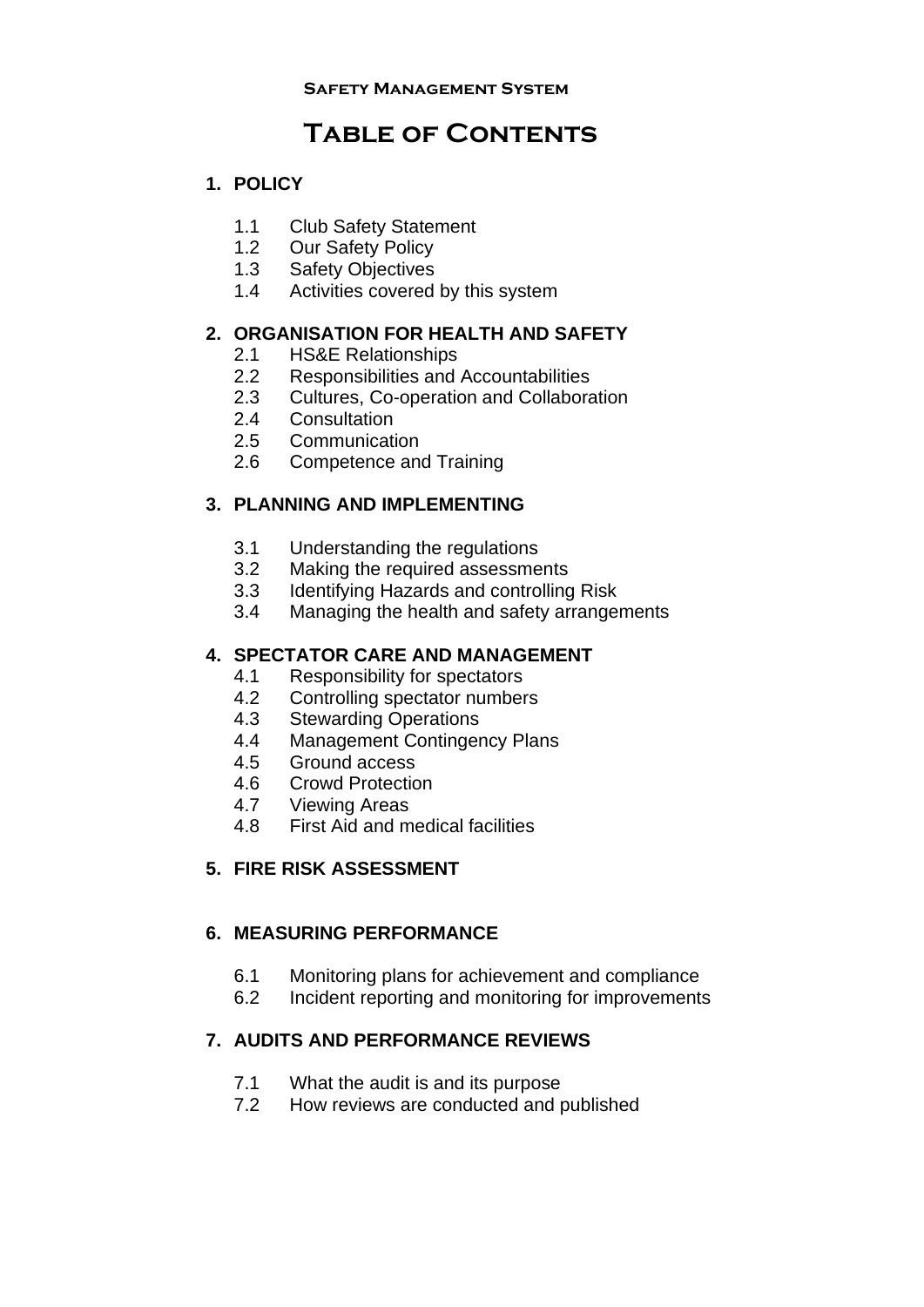### **1. POLICY**

### **1.1 Fraserburgh Football Cub Safety Statement**

The Club seeks to achieve a level of operational excellence where health and safety, alongside other equally important business considerations, creates a culture of total commitment from every person in the undertaking.

The Club management recognises and accepts its responsibilities to Spectators, visitors, contractors and staff to provide a safe and healthy environment whilst on the premises.

The Club recognises and accepts its responsibilities as an employer and host for providing: -

- A safe place of work.
- A safe system of operation
- Safe interface and control of spectators
- Safe equipment, plant and equipment
- A safe and healthy environment.

Because people are our biggest asset the Club considers it extremely important that each person works in a spirit of cooperation to achieve and maintain the highest standard of health and safety. This is extremely important with part-time and volunteer personnel.

This Safety Management System (SMS) is published so that every person working in the Club can read and understand their duties and responsibilities in health and safety. More particularly, it is a comprehensive way of working that aims to keep everyone safe whilst entering, staying and leaving the premises.

The Club is totally committed to this policy and asks everyone to put in the same commitment to make Fraserburgh Football Club a safe and healthy place to visit and work. Your efforts will help make the Club a sports leader in the field where players, spectators and staff know safety and excellence go hand in hand.

Finley M Nels

Finlay Noble Chairman.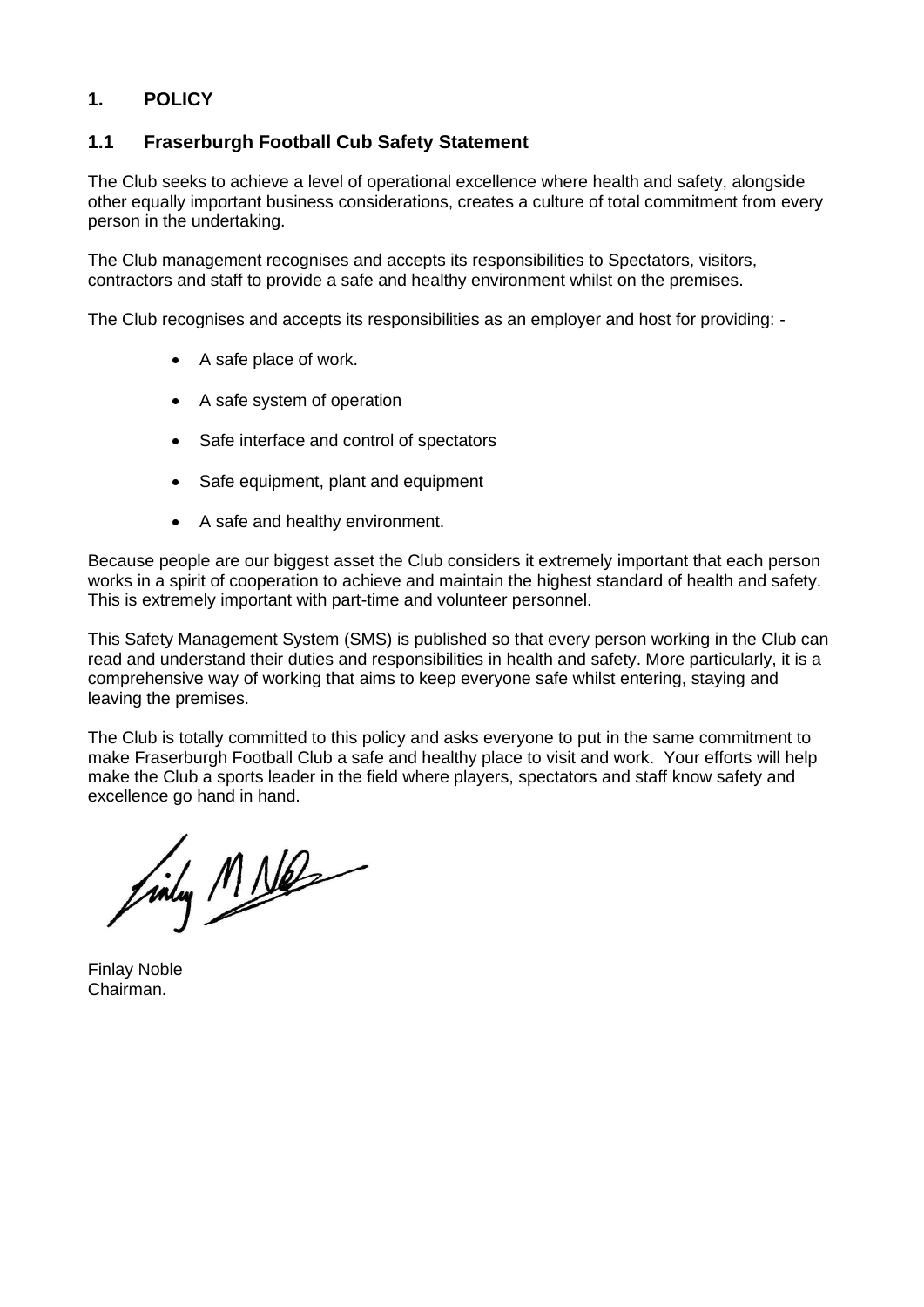### **1.2 Our Safety Policy**

Very simply put our policy is: -

### **"Everything we do, we will do safely– or we won't do it!"**

The Club will provide and maintain a safe and healthy place of sport with safe equipment, plant and tools. All employees will receive information, instruction and training appropriate to the work they do.

The Club also has a responsibility to anyone affected by its work on or off the premises. Employees then have the triple role of being an employee, an agent of the Club and an ambassador in the absence of the Management Team. As an employee or volunteer, each person is responsible for their own safety and the safety of others. That is either by their action or inaction. Failing to act when hazards are recognised can be seen as breaching HS&E legislation.

Every employee has the right to refuse an unsafe job and must report such occasions immediately to their immediate supervisor.

Personal Protective Equipment (PPE) is provided free and where issued MUST be used in the conditions the Club state. It is a requirement of the Health and Safety At Work, Etc. Act 1974 that employees do so.

Every person in the Club has a role to play in safety. This Safety Management System explains the responsibilities of personnel charged with ensuring safety and health matters are addressed fully.

This Club has a very good health and safety record. With your help the Club will become a centre of excellence in health and safety as it is in sport.

### **1.3 Safety objectives**

Club Health, Safety and Environment (HS&E) objectives will ensure that the policy remains a reality and becomes a goal for continuous improvement. They are: -

- Observing the letter and spirit of all HS&E legislation and regulations.
- Maintaining standards of the "Guide to Safety at Sports Grounds."
- The commitment to continually improve methods and systems to excel in safe working.
- Ensuring that every person working is well supported to enable them to integrate seamlessly in providing a safe environment for spectators, visitors and for their colleagues.

The Club safety objective is to **be the safest Club of choice** for our visitors by avoiding all incidents and demonstrating it to be so.

### **1.4 Activities covered by this safety management system**

All work carried out by all Club personnel and those acting as sub-contractors for the Club on Club premises or at any site where the Club works under contract.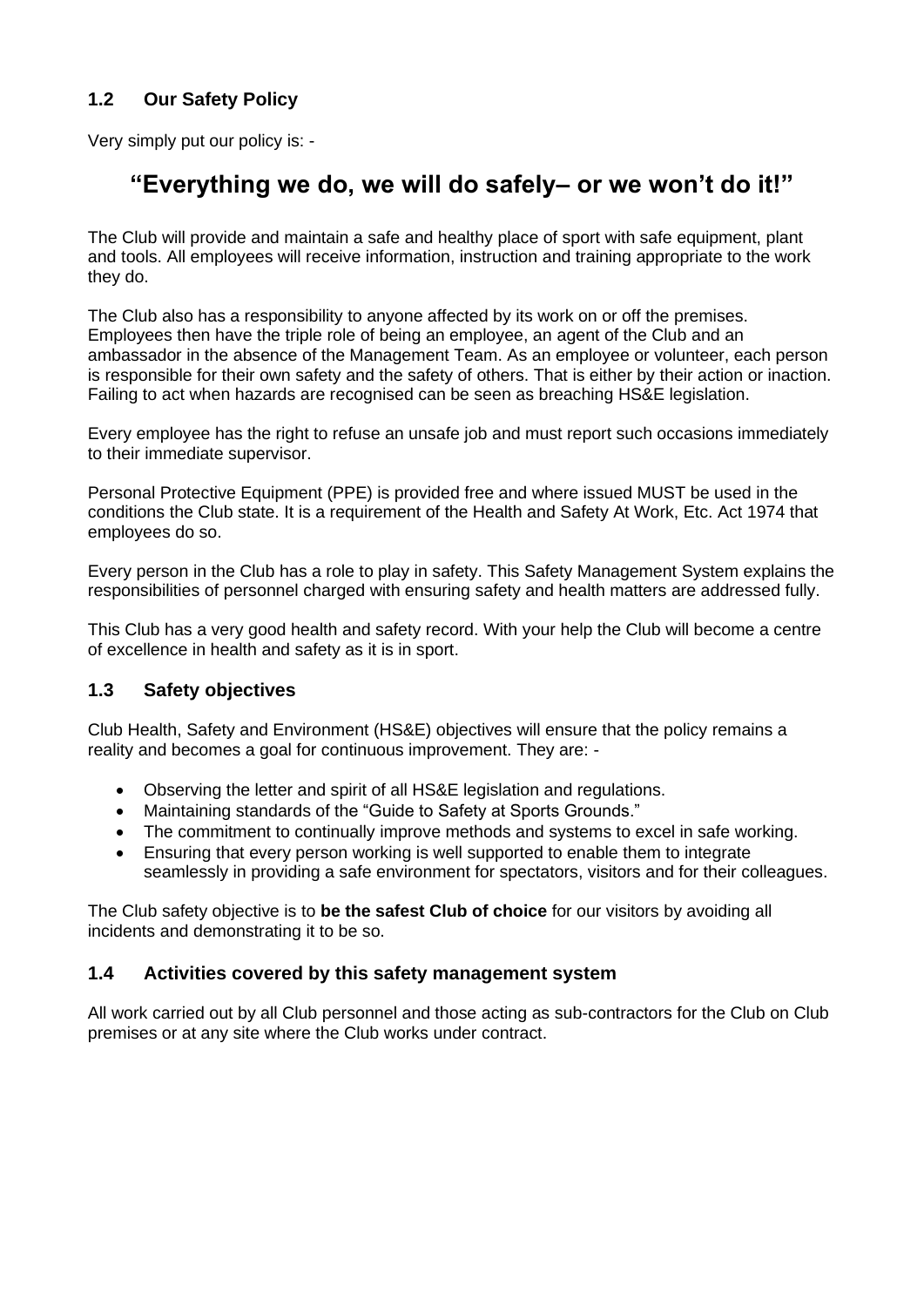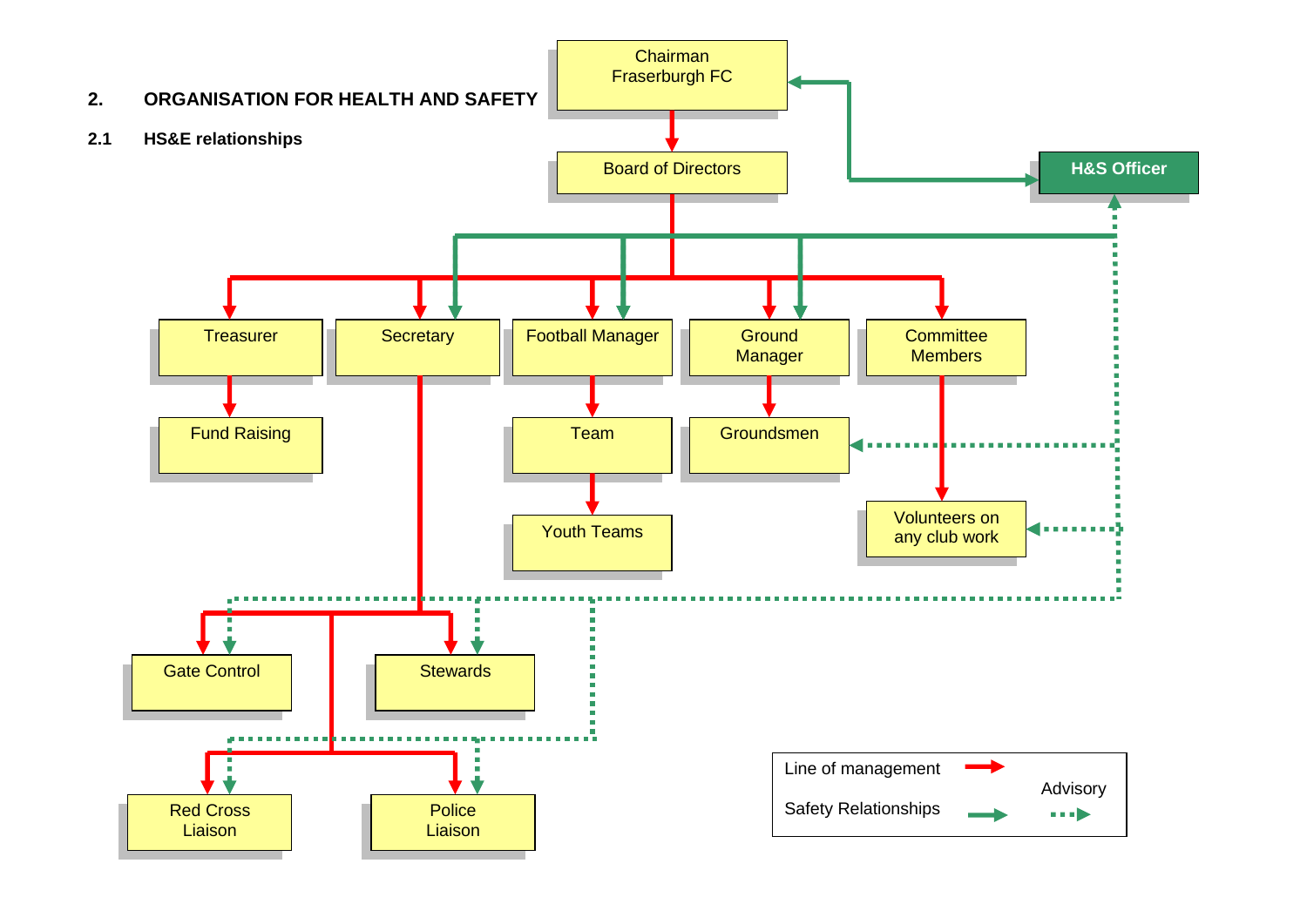### **2.2 Responsibilities and accountabilities**

**Chairman** – Responsible for ensuring that all operations within the Fraserburgh Football Club meet the statutory requirements in regard to safety, health and the environment. Further responsibilities include: -

- Exercising control of all employees, volunteers and sub-contractors working on Club premises.
- Developing a Safety Plan to realise the current objectives of this document and updating it annually.
- Ensuring that individual responsibilities for safety and health are defined, understood, documented and monitored.
- Seeing that the safety policy is administered personally or by delegation to a senior named member of staff.
- Understanding the requirements of appropriate safety legislation and ensuring the provisions are observed.
- Disciplining personnel who fail to discharge responsibilities placed on them by regulations.
- Ensuring all injuries, damage, loss and near misses are properly reported, recorded, investigated and remedial actions completed to prevent recurrence.
- Maintaining liaison with other appropriate external bodies to obtain the necessary information needed in the safe conduct of business.
- Arranging for adequate resources needed to achieve the policy and requirements of this Safety Management System.
- Ensuring that during absences from the Club there is an appointed deputy who can act fully to ensure HS&E responsibilities can be fulfilled.

### **HS&E Officer**

- Set leadership standards by the example of promoting a high degree of safety awareness in the personnel at the Club
- Ensuring that staff, volunteers and contractors operate safely and in accordance with current HS&E legislation
- Ensure that staff and volunteers receive instruction and safety training appropriate to the work they are called on to do.
- Ensure that tools and equipment used on the premises are assessed for the use they are put to, inspected and maintained so that they are without risk to safety and health.
- Auditing regularly all maintenance records for health and safety required under Regulations
- Ensure that work methods are reviewed to ensure that hazards and risks have been addressed by assessment.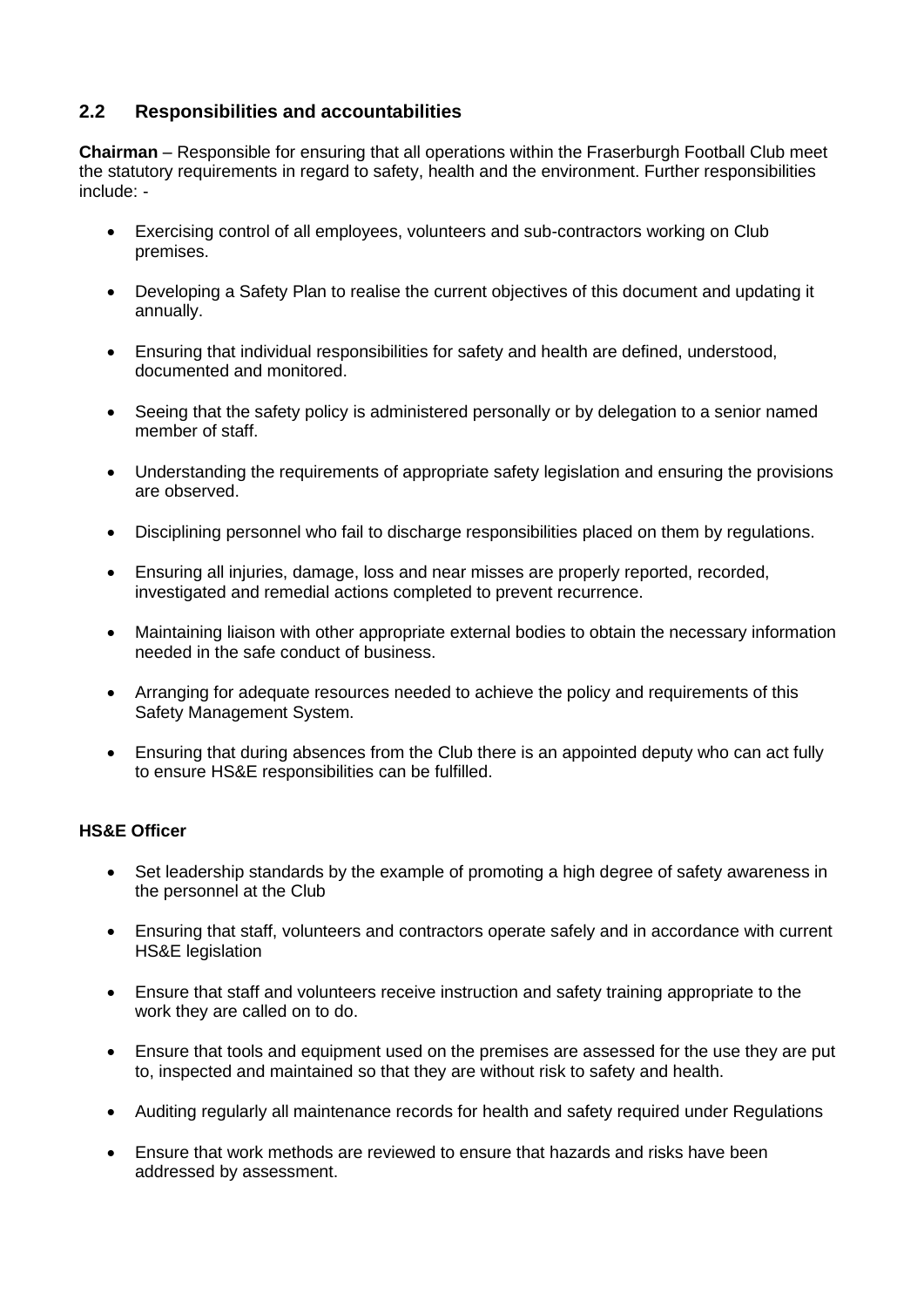• Ensure that personnel are aware of the hazards and risks associated with manual handling and that all significant risks are properly assessed and addressed.

### **2.3 Culture, co-operation and collaboration**

No organisation can exist successfully without good and trusting relationships between everyone in it. Fraserburgh Football Club has such relationships. The aim is to create a flagship Club not only in sport but also in Health and Safety.

The benefits are many. Today, spectators have exacting safety standards themselves and incoming expertise is required to demonstrate similar standards in health and safety. This alone can be a deciding factor in becoming **the Club of choice**. From the Club's point of view it is of utmost importance to ensure that personnel are working in safe and healthy conditions.

### **2.4 Consultation**

**Safety Consultation** - It is a regulatory requirement for employees and volunteers to be consulted on matters affecting their safety and health.

The Club wants to foster a culture where all safety matters can be discussed without fear or favour. The Club cannot fix things they don't know about ! Everyone in the Club should talk and discuss items of concern with their colleagues.

The Chairman has an "open door" policy for safety consultation but under normal circumstances any member of the management team will always be available for discussions. The Chairman will discuss safety regularly with appointed participants. Participants will include: -

- At least two directors
- The Safety Officer
- At least two Club committee members

The agenda will include: -

- Status of Outstanding Items
- Agenda items including incident investigations
- Any other Business
- Allocation of action items and completion dates

### **2.5 Communication**

The most important quality of an organisation is the ability to communicate effectively. It is essential for all aspects of Club business. The list is endless. Every facet of a successful business depends on communication. Health and safety is just as important.

People need to understand each other clearly for work to be safe. In fact, a safe system of work is a legal requirement. This Safety Management System is communication but without people reading it and understanding it, it would be useless. This is what it does: -

- It explains the policy and why it is needed.
- The values and standards that the Club aspires to.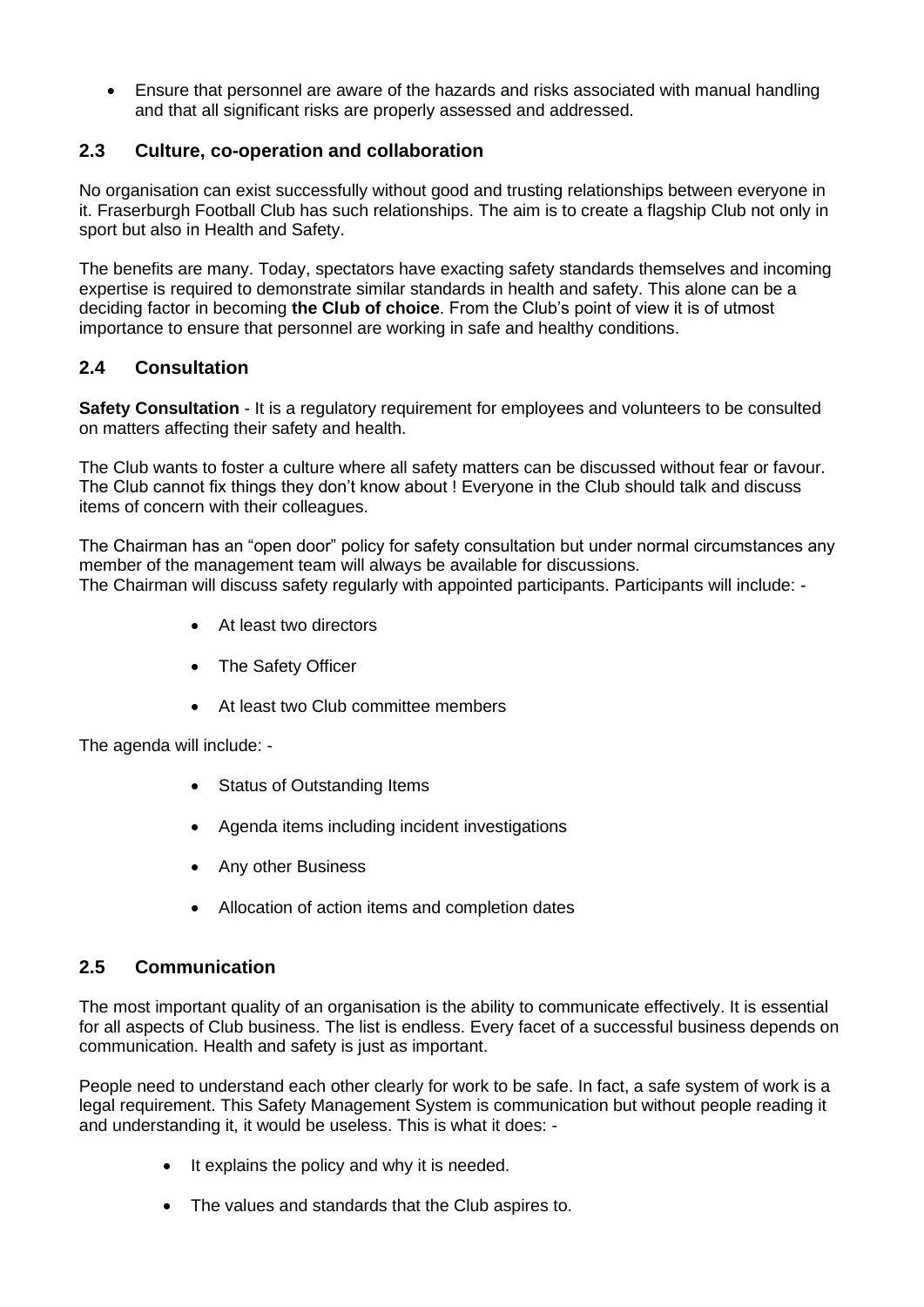- The commitment of senior management to it
- The systems, plans and procedures needed to implement it
- The need to secure the involvement and commitment of everyone to it
- Opportunities and ideas for improvement
- Measures how well the Club is progressing
- How everyone can learn lessons from past incidents

We need to communicate effectively in work instructions, method statements, briefings, meetings and informal ways. Information is important but people who communicate are even more important.

### **2.6 Competence and Training**

Every person must be trained to do the work they are expected to do. That is a legal requirement. In addition training is required on induction into the Club and when people change roles within the Club. The introduction of new technology, machinery, work methods or new substances triggers a need for retraining. For health and safety, training is an ongoing action to continually refine the methods of working and the methods of managing it.

The management are aware of the need for training. Periodically they will: -

- 1. Decide if training is necessary
- 2. If so Identify the specific training need
- 3. Set objectives to meet the need
- 4. Select appropriate training methods
- 5. Implement the training
- 6. Measure the understanding
- 7. Evaluate the effectiveness
- 8. Modify training as necessary

When necessary, external training will be sourced to obtain the required competency.

Management understand that most modern regulations in regard to health and safety stipulate a requirement for both competence and training

Competence as far as regulations are concerned is stated as having the required skill, knowledge and experience of similar standard. Some regulations require specific qualification.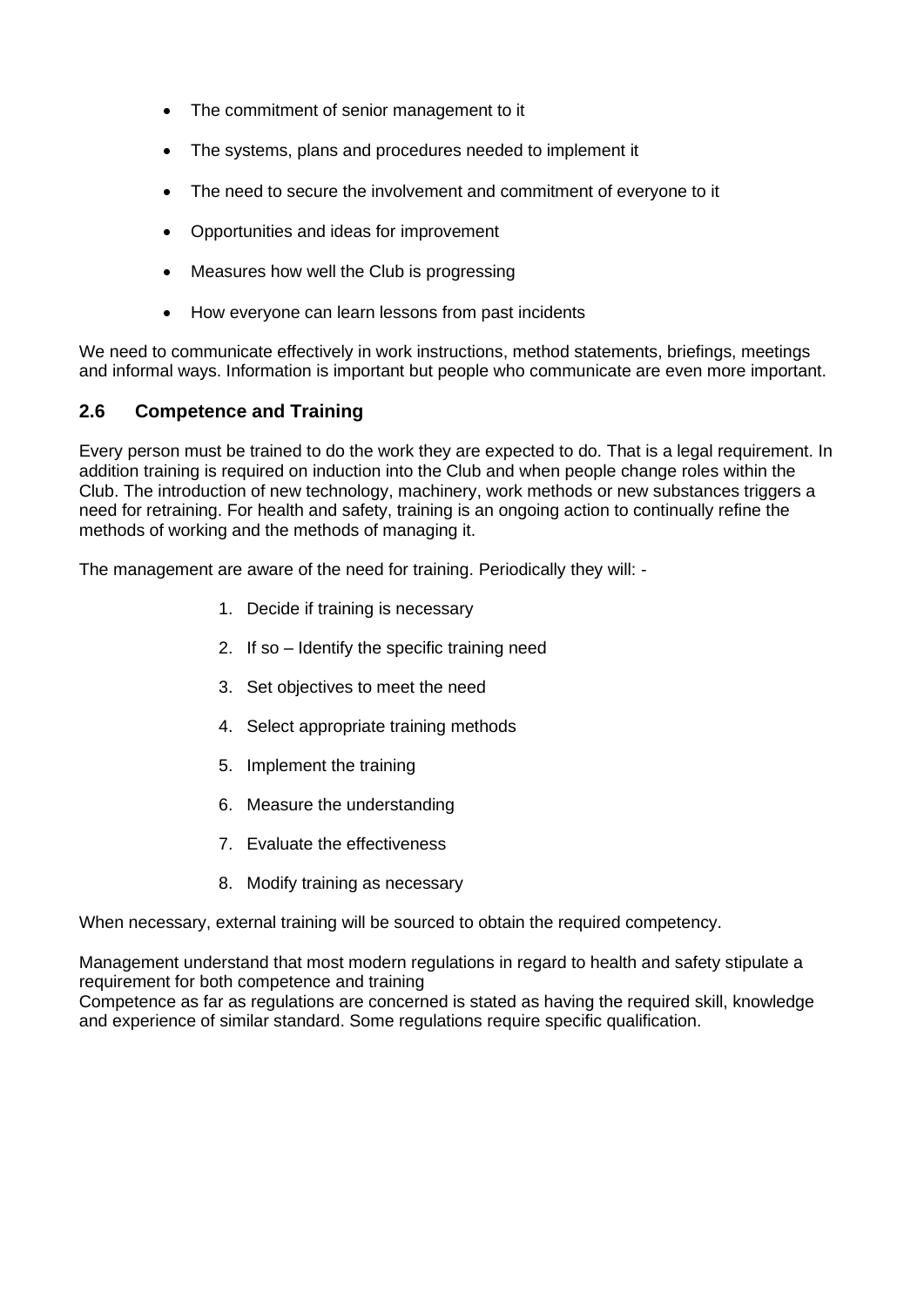### **3. PLANNING AND IMPLEMENTING**

### **3.1 Understanding the regulations**

In previous years, regulations were prescriptive. That means standards were specified and required. Modern regulations are behavioural. The following points appear in most regulations in one form or another. This indicates how they are formulated and when approaching work they are points to be remembered.

- **Reasonably practicable** The balance of risk against the inconvenience and cost of overcoming it.
- **Best practicable means** Ignores cost but recognises current technical knowledge.
- **Duty of care** What every employer owes every employee.
- **Suitable and sufficient** Appropriate to the instance and comprehensive enough to be effective.

### **3.2 Making the required assessments**

There are some **mandatory** assessments that have to be completed by every Club.

- **Main safety assessment** Covering the risks and hazards in the Club, people, jobs, premises and equipment and record the findings. *The Health and Safety at Work, Etc. Act 1974*
- **Work assessment** Assessment of hazards and risks associated with a particular task. *The Management of Health and Safety at Work Regulations 1999*
- **Work equipment assessment** The hazards and risks of using equipment and tools for particular tasks. *The Provision and Use of Work Equipment Regulations 1999*
- **COSHH Assessment** Risk and hazards associated with the use of a substance in particular circumstances. *The Control of Substances Harmful to Health Regulations 1988*
- **PPE Assessment** Suitability of specific PPE for particular tasks. *The Personal Protective Equipment at Work Regulations 1992*
- **Manual Handling Assessment** Identification and removal of hazards and risks in handling work *The Manual Handling Operations Regulations 1992*
- **Lifting Assessment** Assessing the suitability of people and equipment for lifting loads *Lifting Operations and Lifting Equipment Regulations 1999*
- **Computer workstation user assessment** lighting seating positioning, etc. *Display Screen Equipment Regulations 1992*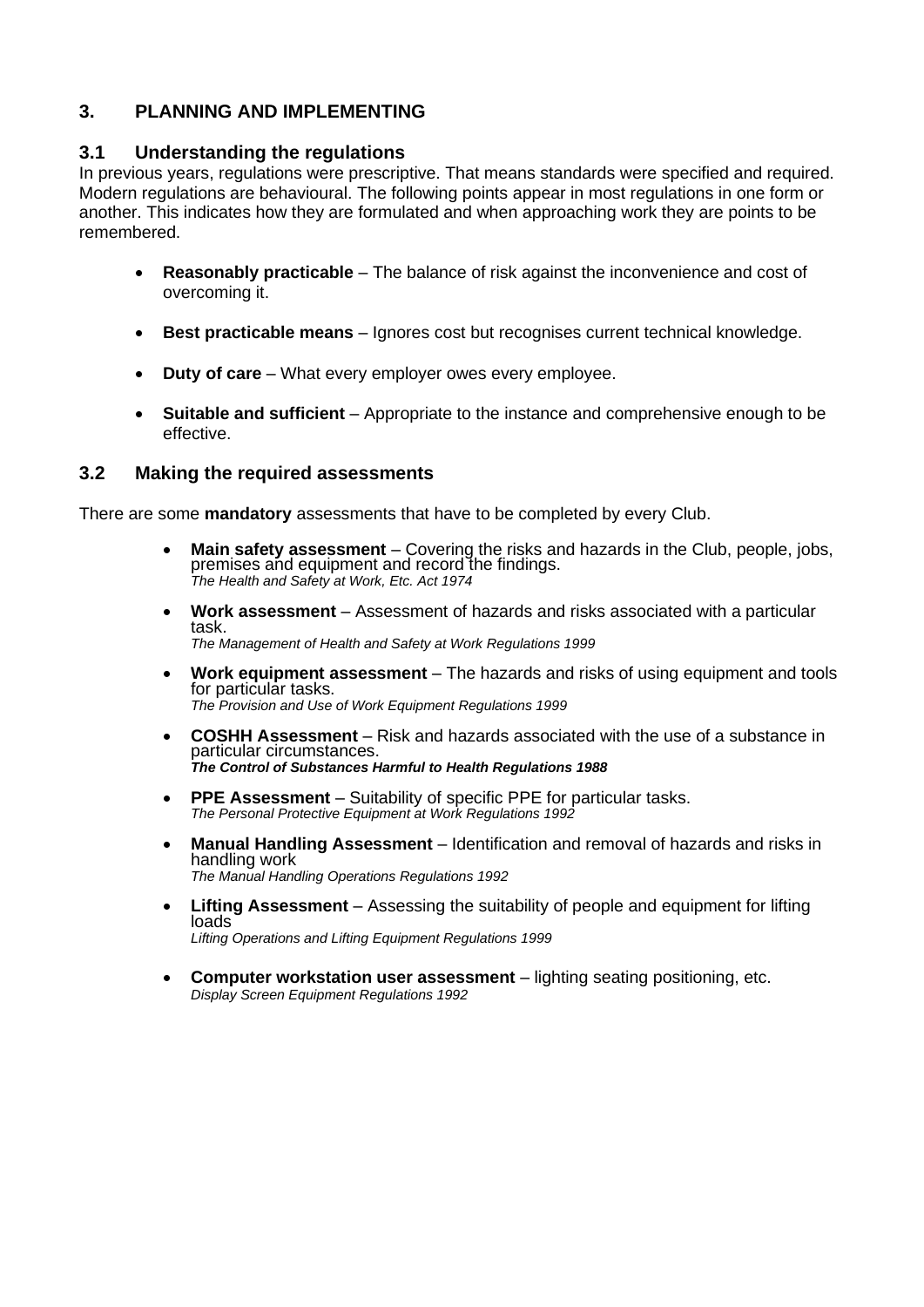### **3.3 Identifying Hazards and Controlling Risk**

There are three steps to addressing hazards and risk.

- Hazards must be identified
- Risks arising from hazards must be controlled
- Risks must be removed or reduced and controlled

To be able to make the assessments required by regulations everyone must understand what a hazard is and what a risk is. For normal purposes the explanations are simplified.

**HAZARD** An object or condition that could cause harm

### **RISK** The likelihood that may become a reality

Training and exercise makes risk assessment a good tool that can be applied to work methods.

### **3.4 Managing the HS&E Arrangements**

The Chairman or his delegate will chair a periodic Safety Committee comprising of such staff and others, as the agenda requires. The agenda will include :

Outstanding actions Standard agenda items where required, Reports on incidents, near misses and hazards and investigations Safety audit reports by departments with action items Review on previous audit actions Safety performance figures Other topics Any Other Business Allocation of actions and completion dates

The responsibilities stated in section 2.2 will be used for the conduct of business and the allocation of actions in the Safety Steering Committee. Maintenance and improvement of the Club Safety Policy will be the guiding principle for all activities.

Health and safety cannot be imposed on a workforce. The regulations can be imposed but in the absence of management, people who don't believe in it will take short cuts or think it doesn't apply to them. People even stop "thinking safety" which is a prime source of accidents.

The Club needs everyone's support in achieving excellence in health and safety. To do this we need to plan. The objective of the plan will be continuous improvement.

Our objectives need to be **SMART!** That is;

**S**pecific - to the point. **M**easurable – Capable of seeing now and the goal. **A**greed – Everyone in one mind about what we're doing. **R**ealistic – Capable of being achieved. **T**imed – Some will be short-term goals, others long term – set dates.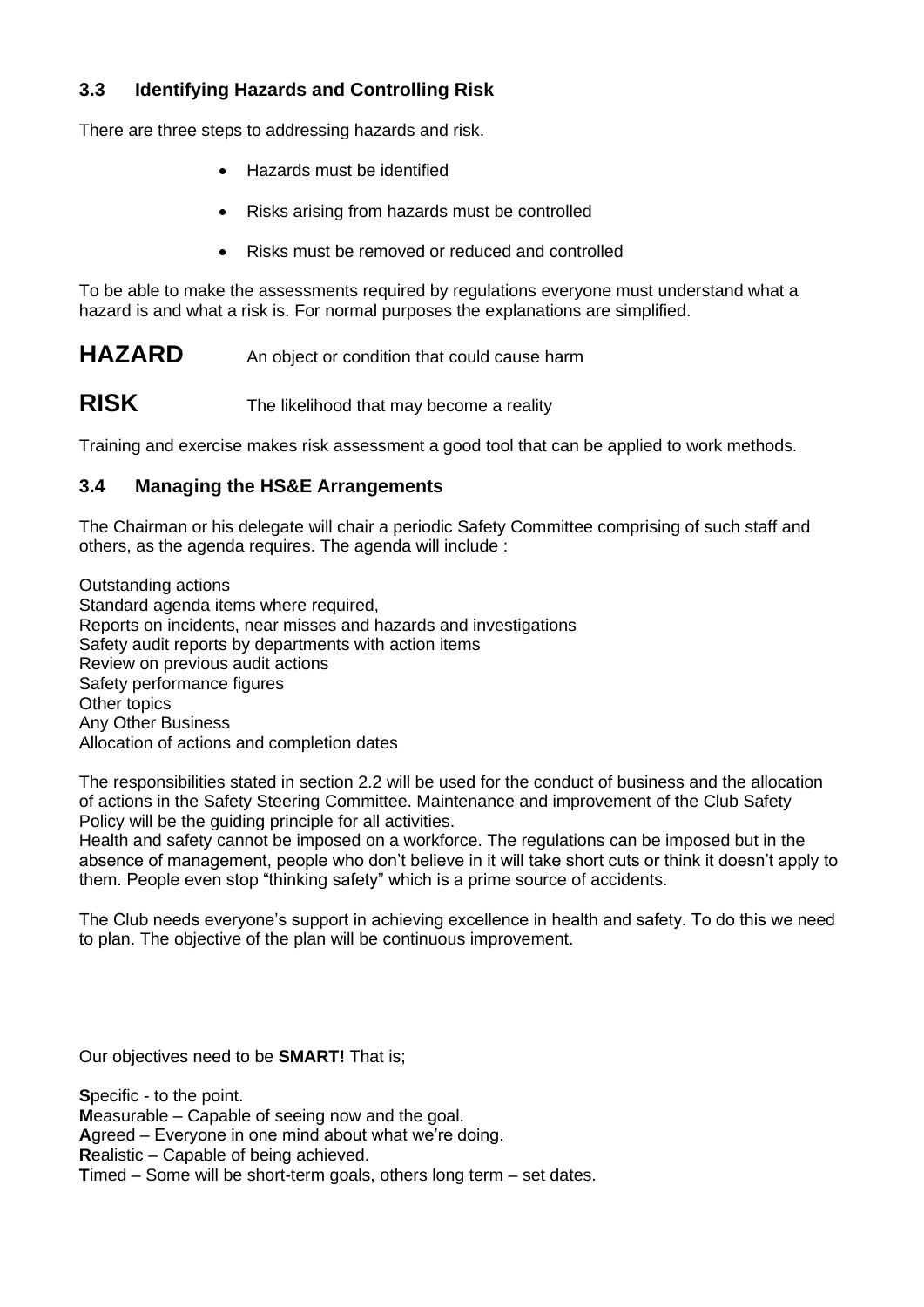### **4. SPECTATOR CARE AND MANAGEMENT**

### **4.1 Responsibility for spectators**

The evidence of history shows that the control and management of large numbers of people is a great responsibility. People must be safe as they draw near to the venue and enter in a controlled manner. They must be clearly directed to the correct viewing areas and be safe whilst they are there. Behaviour must be monitored and controlled. The spectator exits must be clear and obvious. In addition, there must be adequate arrangements in place to manage safe evacuation in any emergency.

Fraserburgh Football Club understands these responsibilities and will ensure that all personnel without exception will be trained in practices and techniques of spectator management commensurate with their duties on site.

### **4.2 Controlling spectator numbers.**

Entry to the ground is by numbered ticket at the turnstile. The following procedure will apply: -

- 1. The start ticket number will be noted. The ground capacity will be added and that number noted to ensure the capacity ticket issued is the last.
- 2. Season ticket holders will be issued with a ticket.
- 3. The number of tickets issued will be reported to the duty director.

### **4.3 Stewarding operations**.

Control and management of spectators coming on the ground will apply the following policy.

- 1. A responsible person must be present at the event to manage stewarding operations.
- 2. Under normal circumstances, the club blazer & tie will identify a person as a steward.
- 3. Obvious exceptions to an average crowd will be anticipated and a specific meeting will be convened to arrange special plans.
- 4. The public address system will be used in an emergency to direct evacuation procedures.
- 5. Stewards will report ALL crowd behaviour they consider may potentially cause disorder.

### **4.4 Management Contingency Plans**

Management must be aware that besides the normal run of events there may be times when event conditions may be abnormal. Unexpected high numbers arrive, There is sudden adverse weather conditions. These are potential hazards that must be assessed and addressed.

All members of the management and staff will undergo training in contingency planning to equip them to act correctly in any foreseeable emergency. All management and staff will be briefed by the chairman annually regarding safety objectives for the coming season.

- **1. Adverse Weather**. May affect arrival or departures of spectators. May cause postponement or abandonment of match. May initiate uncontrolled movement of spectators.
- **2. Lock outs.** Action required if spectators expected or present exceed approved capacity. Numbers outside the premises are such that they require controlling or dispersing. Liaison with police when such conditions are imminent.
- **3. Disorder in the Ground.** Immediate identification of nature and scale of disorder ascertained. Immediate police liaison. Possibility, scale and nature of any intervention. Who will intervene?
- **4. Late arrivals or delayed start**. Action required if match delayed. Liaison with police and match officials. Broadcasting information to spectators in and outside the ground. Extra stewards for turnstile areas.

These are just a few of possible hazards that might arise when dealing with the public in crowds who have a completely different behaviour pattern.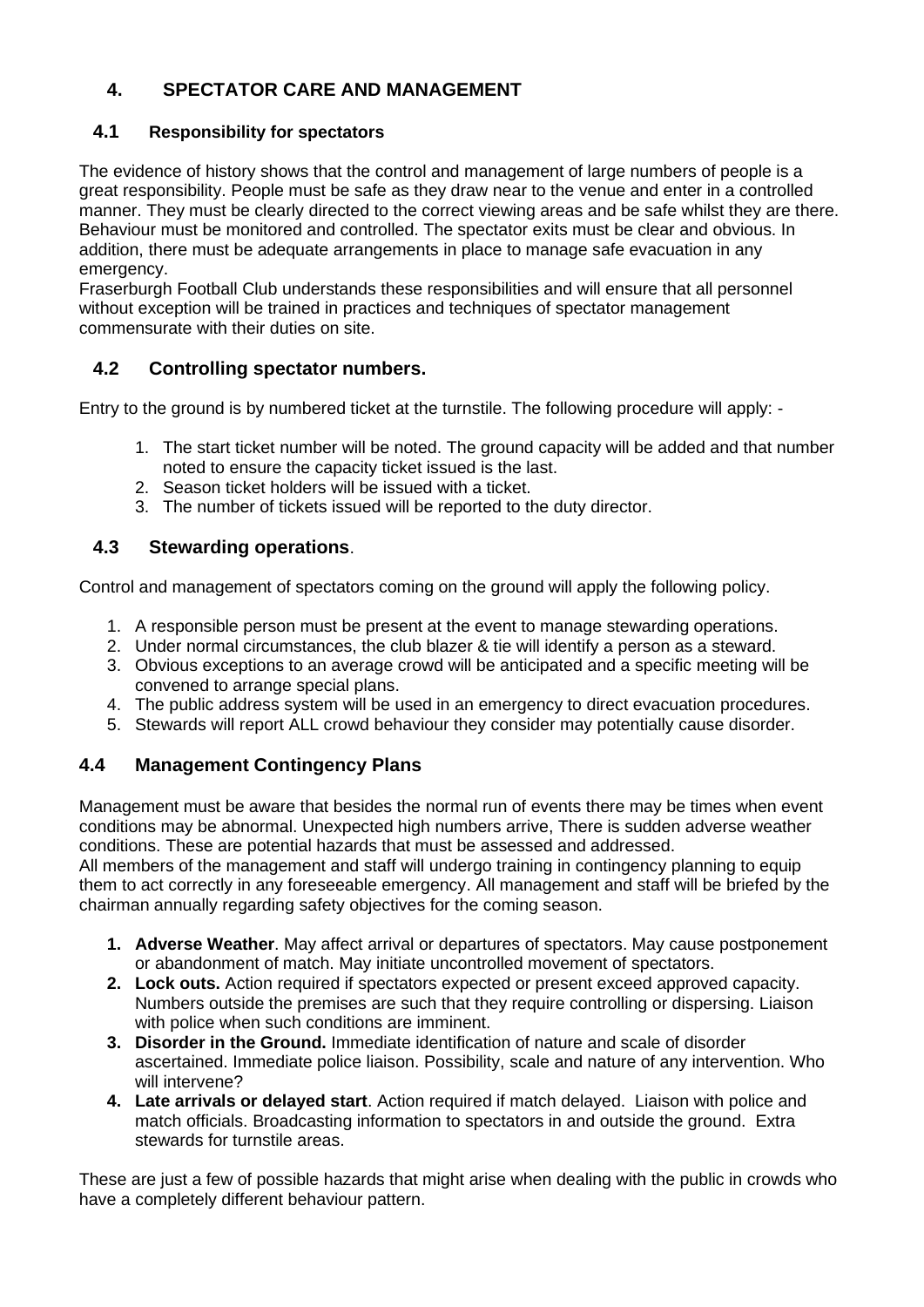Management must be aware of ALL staff and public behaviour starting in the hours before the event takes place.

### **Ground Access**

The public when in crowds require clear and simple directions. The management will: -

- 1. Ensure there is adequate and clear signs directing people to their appropriate area
- 2. Ensure that there is no "cross flows" in the crowd to impede their progress.
- 3. No incident in the flow that may cause a gathering.
- 4. Avoid any convergence of any route flows that may cause an obstruction.
- 5. All routes are suitable underfoot for the traffic they have to bear.

### **Crowd Crush Protection**

People in crowds behave in response to outside stimuli whether it be visual or audible. There is usually resulting mass movement. Protection is usually afforded by barriers placed in patterns which are known to be safe. All barriers erected must be fit for purpose and maintained. These will be visually inspected monthly by the groundsman.

### **Viewing Areas**

The slopes provided for spectator viewing are grass covered and may be hazardous in sustained wet weather or if crowded.

- 1. In the present state access will be limited to the numbers decided by the Aberdeenshire Specialist Safety Officer (SSO).
- 2. The Club will make improvements as funds become available.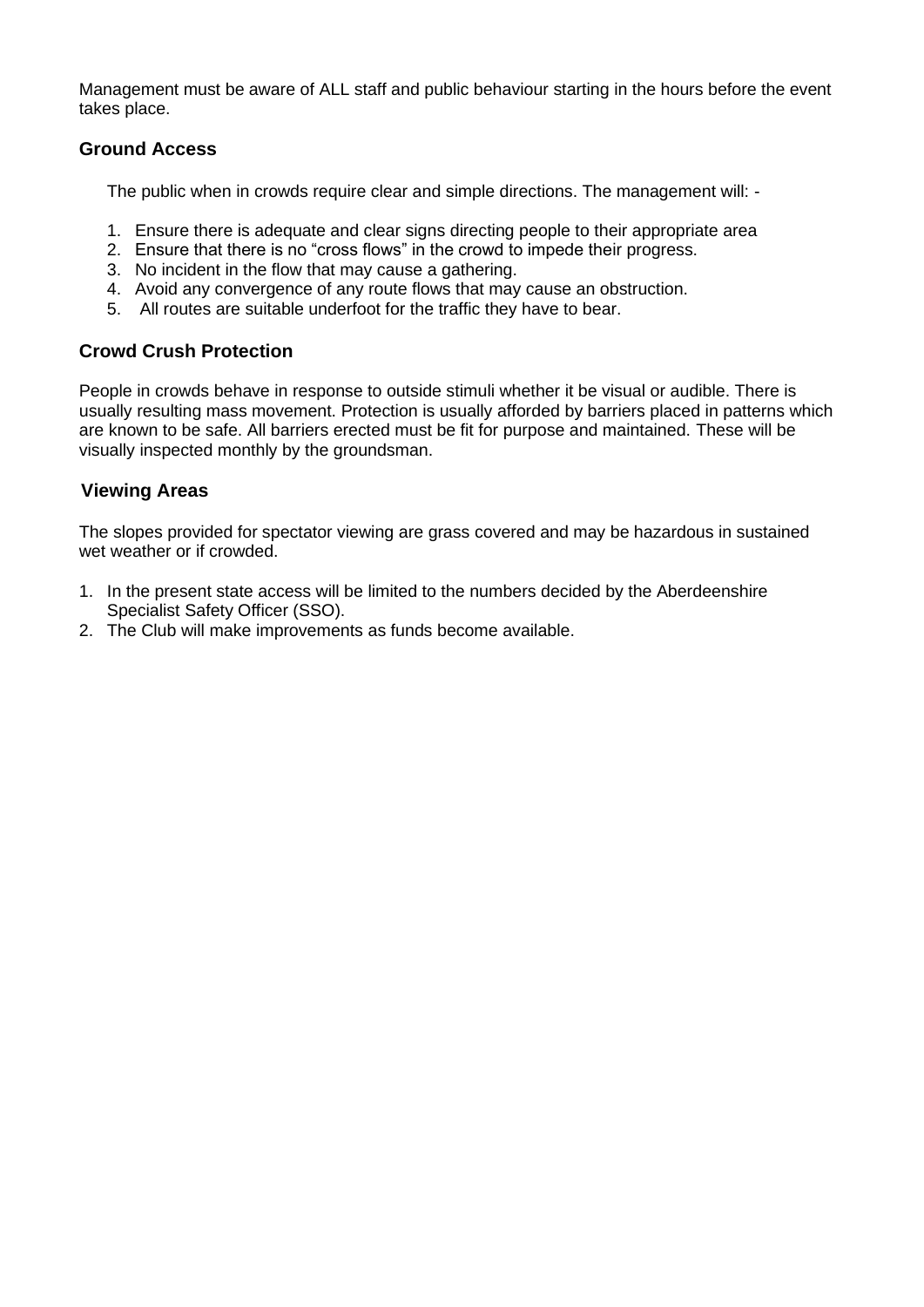### **4.8First Aid and Medical Facilities**

First aid is provided by the red cross on each matchday. The stand facilities are available if necessary for supporters as well as players.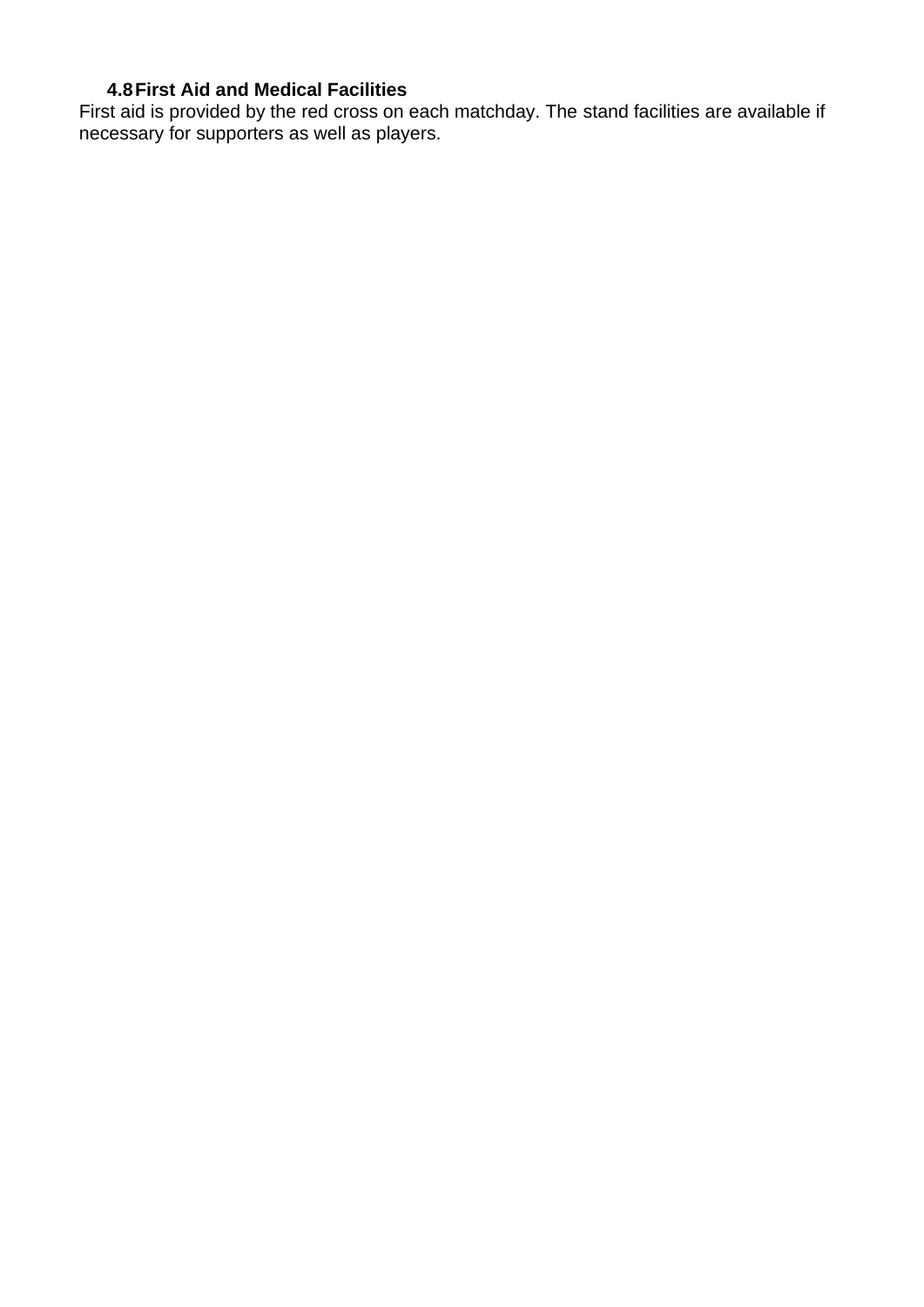### **5. FIRE RISK ASSESSMENT**

### **ASSESSING RISK The following system has been employed in assessing risks**

|                    |     |     | <b>Risk</b> |        |      | <b>RATING</b>         |                                                                                    |
|--------------------|-----|-----|-------------|--------|------|-----------------------|------------------------------------------------------------------------------------|
| <b>Consequence</b> | Min | Low | Poss.       | ∟ikely | High | 1-4<br>Low            | Low risk, probably no action required                                              |
| <b>Negligible</b>  |     |     |             |        |      | 5-10 Medium           | Reduce the risk, increase awareness                                                |
|                    |     |     |             |        |      | 11-16 High            | Alarm or auto-extinguisher equipment                                               |
| Slight             |     |     |             |        |      |                       | required.                                                                          |
| <b>Moderate</b>    |     |     |             | 12     |      | <b>Extreme</b><br>>16 | Urgent! Keep this area clear until a<br>significant reduction in risk is completed |
| <b>Severe</b>      |     |     | 12          | 16     | 20   |                       | and area re-assessed                                                               |
| Major              |     |     | 15          | 20     | 25   |                       |                                                                                    |

### **SPECIFIC HAZARDS**

| Ignition sources 1      |                                         |        |                                       |        |  |
|-------------------------|-----------------------------------------|--------|---------------------------------------|--------|--|
| <b>Item</b>             | <b>Under Stand</b><br><b>Facilities</b> | Rating | Hot food preparation area and toilets | Rating |  |
| Smoking                 | Not permitted                           | Low    | Not permitted                         | Low    |  |
| Heat sources            | Light bulbs                             | Low    | Gas, electricity                      | Low    |  |
| Electrical<br>equipment | Inspected 6<br>monthly                  | Low    | Inspected 6 monthly                   | Low    |  |
| Portable                | None                                    | N/A    | None                                  | N/A    |  |
| heaters                 |                                         |        |                                       |        |  |
| Other sources           |                                         |        |                                       |        |  |

### **Ignition sources 2**

| <b>Item</b>   | Groundsmen's  | Rating | <b>Hospitality Suite</b> | Rating |
|---------------|---------------|--------|--------------------------|--------|
|               | <b>Stores</b> |        |                          |        |
| Smoking       | Not permitted | Low    | Not permitted            | Low    |
| Heat sources  | Light bulbs   | Low    | Electricity              | Low    |
| Electrical    | Inspected 6   | Low    | Inspected 6 monthly.     | Low    |
| equipment     | monthly.      |        |                          |        |
| Portable      | None          | N/A    | None                     | N/A    |
| heaters       |               |        |                          |        |
| Other sources |               |        |                          |        |

### **Combustible materials 1**

| <b>Item</b>       | <b>Under Stand</b><br><b>Facilities</b>  | Rating | Hot food preparation area and toilets                                                                                                                                                 | Rating |
|-------------------|------------------------------------------|--------|---------------------------------------------------------------------------------------------------------------------------------------------------------------------------------------|--------|
| Storage           | Clothing, playing<br>strips, towels      | Low    | All materials stored away from light<br>sources                                                                                                                                       | Low    |
| In use or display | None                                     | N/A    | None                                                                                                                                                                                  | N/A    |
| In workplaces     | None                                     | Low    | Packaging immediately stacked outside<br>in segregated bins<br>No large quantities of flammable<br>cleaning materials on premises.<br>Workplaces manned at all times when<br>cooking. | Low    |
| Management        | Checked<br>regularly and<br>bins cleared | Low    | Inspected at end of day                                                                                                                                                               | Low    |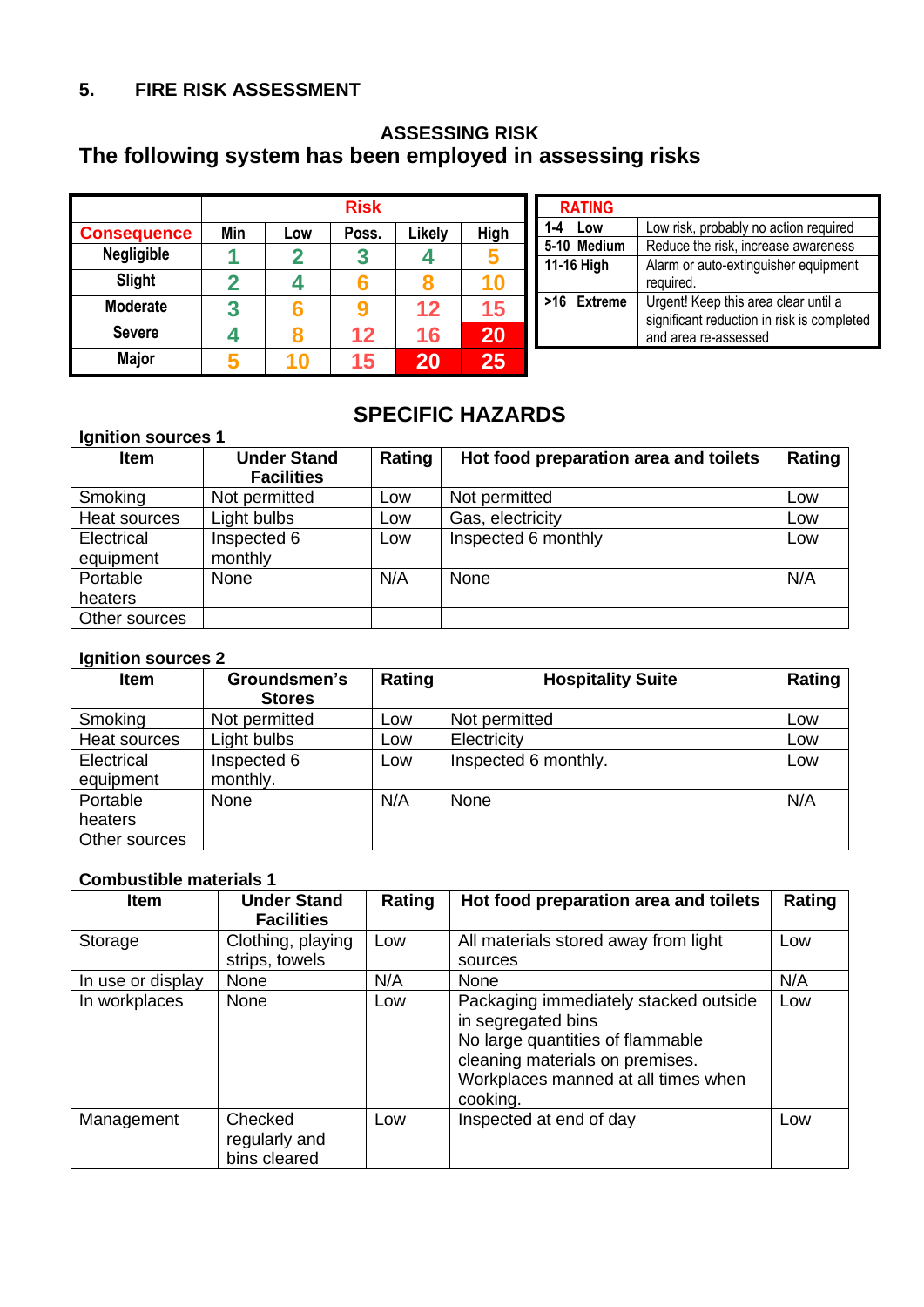#### **Combustible materials 2**

| <b>Item</b>   | Groundsmen's<br><b>Stores</b>                                                   | Rating      | <b>Hospitality Suite</b>                                            | Rating |
|---------------|---------------------------------------------------------------------------------|-------------|---------------------------------------------------------------------|--------|
| Storage       | Petrol driven<br>machines.                                                      | Low         | All materials stored away from light<br>sources                     | Low    |
| In use        | Petrol, heavy oil.                                                              | <b>HIGH</b> | None                                                                | N/A    |
| In workplaces | <b>Machines</b><br>started, stopped,<br>refuelled<br><b>OUTSIDE</b><br>building | Low         | No large quantities of flammable<br>cleaning materials on premises. | Low    |
| Management    | Checked<br>regularly and<br>waste materials<br>banned                           | Low         | Inspected at end of day                                             | Low    |

### **People 1**

| <b>Item</b>          | <b>Under Stand</b><br><b>Facilities</b> | Rating | Hot food preparation area and toilets                | Rating |
|----------------------|-----------------------------------------|--------|------------------------------------------------------|--------|
| Employee<br>reaction | Immediate                               | Low    | Kitchen staff trained                                | Low    |
| Special needs        | Each instance dealt<br>with as arises   | Low    | Each instance dealt with on interview<br>when hiring | Low    |
| Remote<br>working    | None                                    | Low    | None                                                 | Low    |
| Large<br>numbers     | Area limited to<br>teams and officials  | Low    | Forbidden                                            | Low    |

#### **People 2**

| <b>Item</b>          | Groundsmen's<br><b>Stores</b>           | Rating | <b>Hospitality Suite</b>           | Rating |
|----------------------|-----------------------------------------|--------|------------------------------------|--------|
| Employee<br>reaction | Immediate                               | Low    | Management trained                 | Low    |
| Special needs        | None                                    | Low    | Each instance dealt with as arises | Low    |
| Remote<br>working    | None                                    | Low    | None                               | Low    |
| Large<br>numbers     | Area limited to<br>trained ground staff | Low    | Entry limited to 50 people         | Low    |

### **RAISING THE ALARM AND MEANS OF ESCAPE**

### **Fire detection and warning 1**

| <b>Item</b>            | <b>Under Stand</b><br><b>Facilities</b>                                                   | Rating | Hot food preparation area and toilets                                               | Rating |
|------------------------|-------------------------------------------------------------------------------------------|--------|-------------------------------------------------------------------------------------|--------|
| Smoke<br>detectors     | Fitted in each room                                                                       | Low    | Fitted. Extinguisher and fire blanket<br>provided                                   | Low    |
| Heat<br>detectors      | None                                                                                      | Low    | None.                                                                               | Low    |
| Employee<br>awareness  | Employees are<br>aware of risks and<br>maintain alertness at<br>all times when on<br>duty | Low    | Employees are aware of risks and<br>maintain alertness at all times when on<br>duty | Low    |
| Automatic<br>detection | None                                                                                      | Low    | None                                                                                | Low    |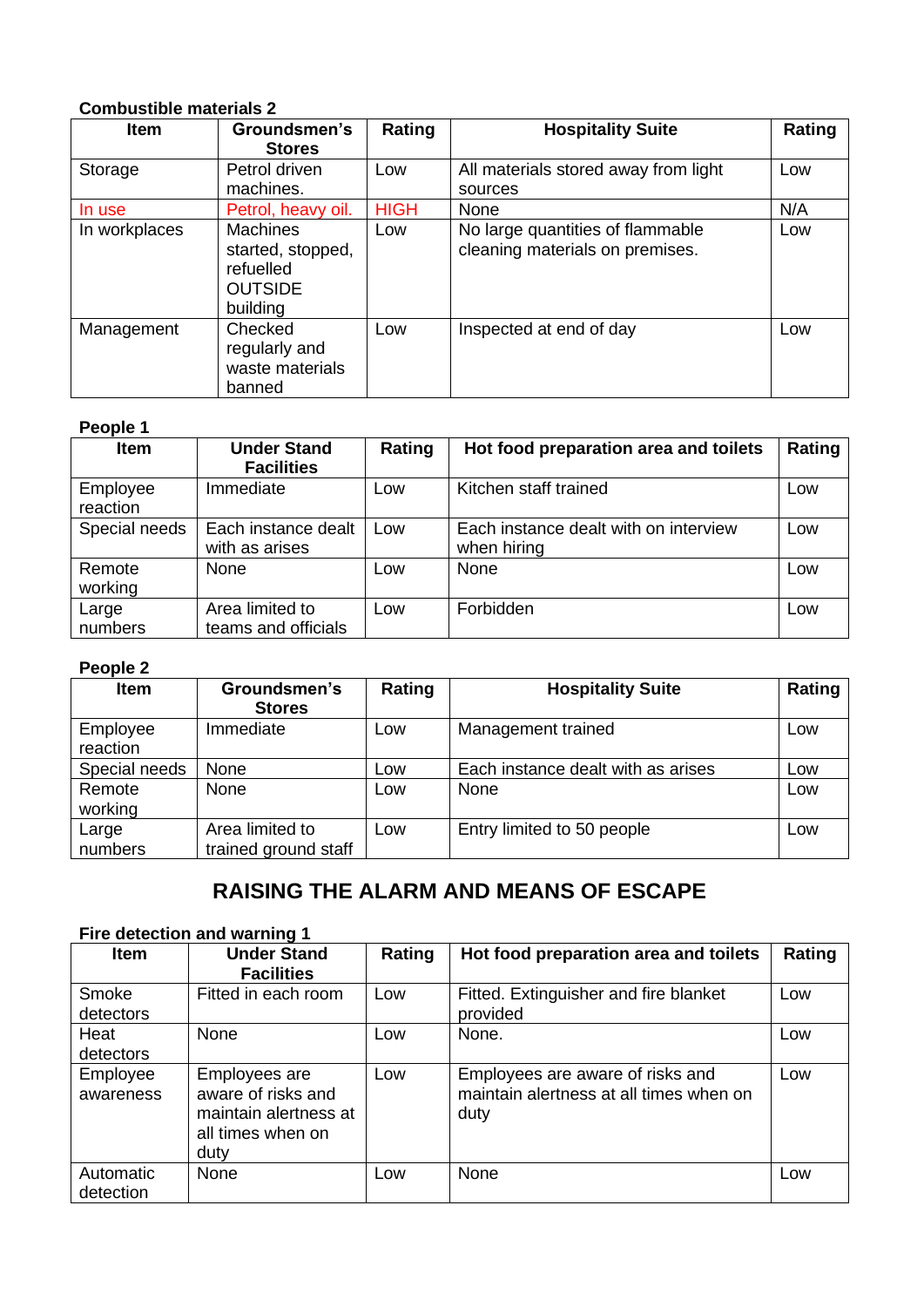### **Fire detection and warning 2**

| <b>Item</b>            | Groundsmen's<br><b>Stores</b>                                                             | Rating | <b>Hospitality Suite</b>                                                            | Rating |
|------------------------|-------------------------------------------------------------------------------------------|--------|-------------------------------------------------------------------------------------|--------|
| Smoke<br>detectors     | Fitted                                                                                    | Low    | Fitted                                                                              | Low    |
| Heat<br>detectors      | None                                                                                      | Low    | None.                                                                               | Low    |
| Employee<br>awareness  | Employees are<br>aware of risks and<br>maintain alertness at<br>all times when on<br>duty | Low    | Employees are aware of risks and<br>maintain alertness at all times when on<br>duty | Low    |
| Automatic<br>detection | None                                                                                      | Low    | None                                                                                | Low    |

### **Means of escape 1**

| <b>Item</b>                     | <b>Under Stand</b><br><b>Facilities</b>                              | Rating | Hot food preparation area and toilets                                                 | Rating |
|---------------------------------|----------------------------------------------------------------------|--------|---------------------------------------------------------------------------------------|--------|
| Turning<br>away from<br>fire    | Exit is immediate<br>from facility                                   | Low    | There is one means of exit from the<br>facility. Pictograms are displayed en<br>route | Low    |
| Protected<br>route to<br>safety | As above.                                                            | Low    | As above.                                                                             | Low    |
| Obstruction<br>management       | Entrances and exits<br>are maintained clear<br>at all times          | Low    | Kitchen staff strictly observe obstruction<br>and waste removal requirements          | Low    |
| Speed of<br>total<br>evacuation | Everyone can be<br>cleared from the<br>facility in 2 - 3<br>minutes. | Low    | Staff can exit the premises in 1 minute.                                              | Low    |
| Escape route<br>doors           | Open in direction of<br>exit travel                                  | Low    | Open in direction of exit travel                                                      | Low    |
| Signage                         | Pictograms are<br>displayed en route.                                | Low    | Pictograms are displayed en route.                                                    | Low    |
| Emergency<br>Lighting           | None                                                                 | Low    | None                                                                                  | Low    |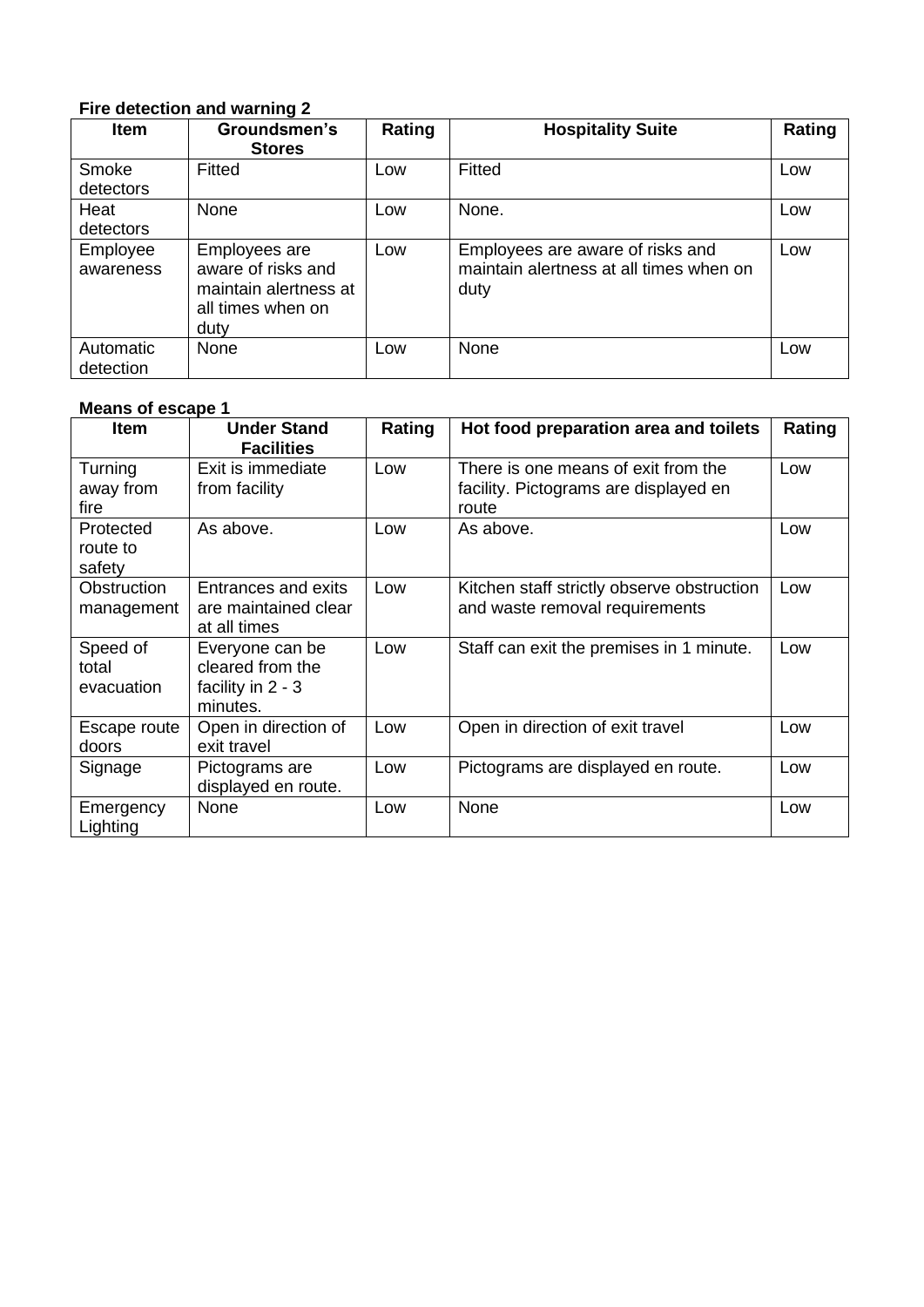|                                 | <b>Means of escape 2</b>                                     |        |                                                                                                  |        |  |  |
|---------------------------------|--------------------------------------------------------------|--------|--------------------------------------------------------------------------------------------------|--------|--|--|
| <b>Item</b>                     | Groundsmen's<br><b>Stores</b>                                | Rating | <b>Hospitality Suite</b>                                                                         | Rating |  |  |
| Turning<br>away from<br>fire    | Exit is immediate<br>from facility                           | Low    | There is two means of exit from the<br>facility. Pictograms are displayed en<br>route            | Low    |  |  |
| Protected<br>route to<br>safety | As above.                                                    | Low    | As above.                                                                                        | Low    |  |  |
| Obstruction<br>management       | Access ways are<br>maintained clear at<br>all times          | Low    | The management maintain furniture<br>arrangement to maximise entry and<br>exit without hindrance | Low    |  |  |
| Speed of<br>total<br>evacuation | Everyone can be<br>cleared from the<br>facility in 1 minute. | Low    | People can exit the premises in 1<br>minute.                                                     | Low    |  |  |
| Escape route<br>doors           | Open in direction of<br>exit travel                          | Low    | Open in direction of exit travel                                                                 | Low    |  |  |
| Signage                         | Pictograms are<br>displayed                                  | Low    | Pictograms are displayed en route.                                                               | Low    |  |  |
| Emergency<br>Lighting           | None                                                         | Low    | None                                                                                             | Low    |  |  |

### **Fire fighting equipment 1**

| <b>Item</b>             | <b>Under Stand</b><br><b>Facilities</b> | Rating | Hot food preparation area and<br>toilets | Rating |
|-------------------------|-----------------------------------------|--------|------------------------------------------|--------|
| Extinguishers           | Immediately<br>outside facility         | Low    | 1 in Kitchen                             | Low    |
| Fire blankets           | None                                    | Low    | 1 in Kitchen                             | Low    |
| Exit route<br>equipment | Not applicable                          | Low    | None                                     | Low    |
| Signage                 | Clearly visible<br>and signed           | Low    | Clearly visible and signed               | Low    |

### **Fire fighting equipment 2**

| <b>Item</b>             | Groundsmen's<br><b>Stores</b> | Rating | <b>Hospitality Suite</b>   | Rating |
|-------------------------|-------------------------------|--------|----------------------------|--------|
| <b>Extinguishers</b>    | Inside facility               | Low    | 1 in bar area              | Low    |
| Fire blankets           | None                          | Low    | None                       | Low    |
| Exit route<br>equipment | Not applicable                | Low    | Pictograms are displayed   | Low    |
| Signage                 | Clearly visible<br>and signed | Low    | Clearly visible and signed | Low    |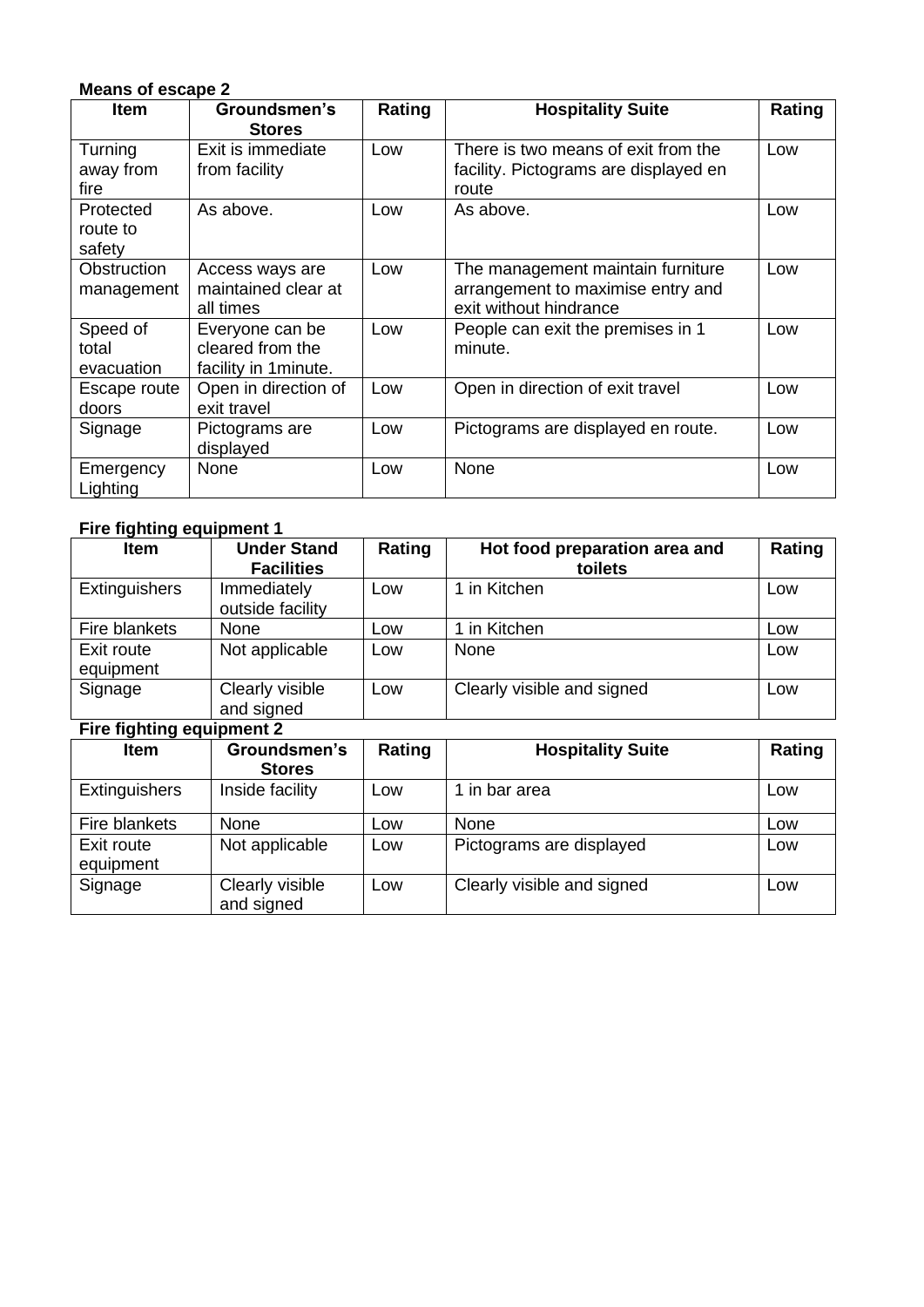### **CONTROL MEASURES**

#### **Emergency procedures 1**

| <b>Item</b>                   | <b>Management and</b><br>staff                                               | Rating | <b>Guests and Spectators</b>                                                                              | Rating |
|-------------------------------|------------------------------------------------------------------------------|--------|-----------------------------------------------------------------------------------------------------------|--------|
| Awareness                     | All personnel have<br>received instruction<br>for actions in an<br>emergency | Low    | Emergency exits from the stand and<br>ground are clearly marked.<br>Address by PA system when<br>required | Low    |
| Special needs                 | Special needs<br>visitors are allocated<br>a staff member if<br>applicable   | Low    | Allocated person will be available to<br>escort or aid person to safety.                                  | Low    |
| <b>Fire Drills</b>            | None.                                                                        | Low    | None                                                                                                      | Low    |
| Fire equipment<br>maintenance | Inspected regularly<br>and maintained.                                       | Low    | Inspected regularly and maintained.                                                                       | Low    |
| <b>Fire Wardens</b>           | On duty at all times                                                         | Low    | Committee available at all times.                                                                         | Low    |

### **5.1 STAFF TRAINING AND AWARENESS**

Every person working at the Fraserburgh FC will undergo instruction in: -

• Where escape routes are and how they are used.

### **5.2 REVIEW, REVISION AND RECORDS**

Whenever there are significant changes to the layout, equipment, work practices or spectator management, this assessment must be re-visited for review to ensure it is relevant to prevailing circumstances and no further risk introduced.

Records of maintenance, inspections and management actions must be maintained for this and other regulations.

Details of changes are communicated to all committee when they arise.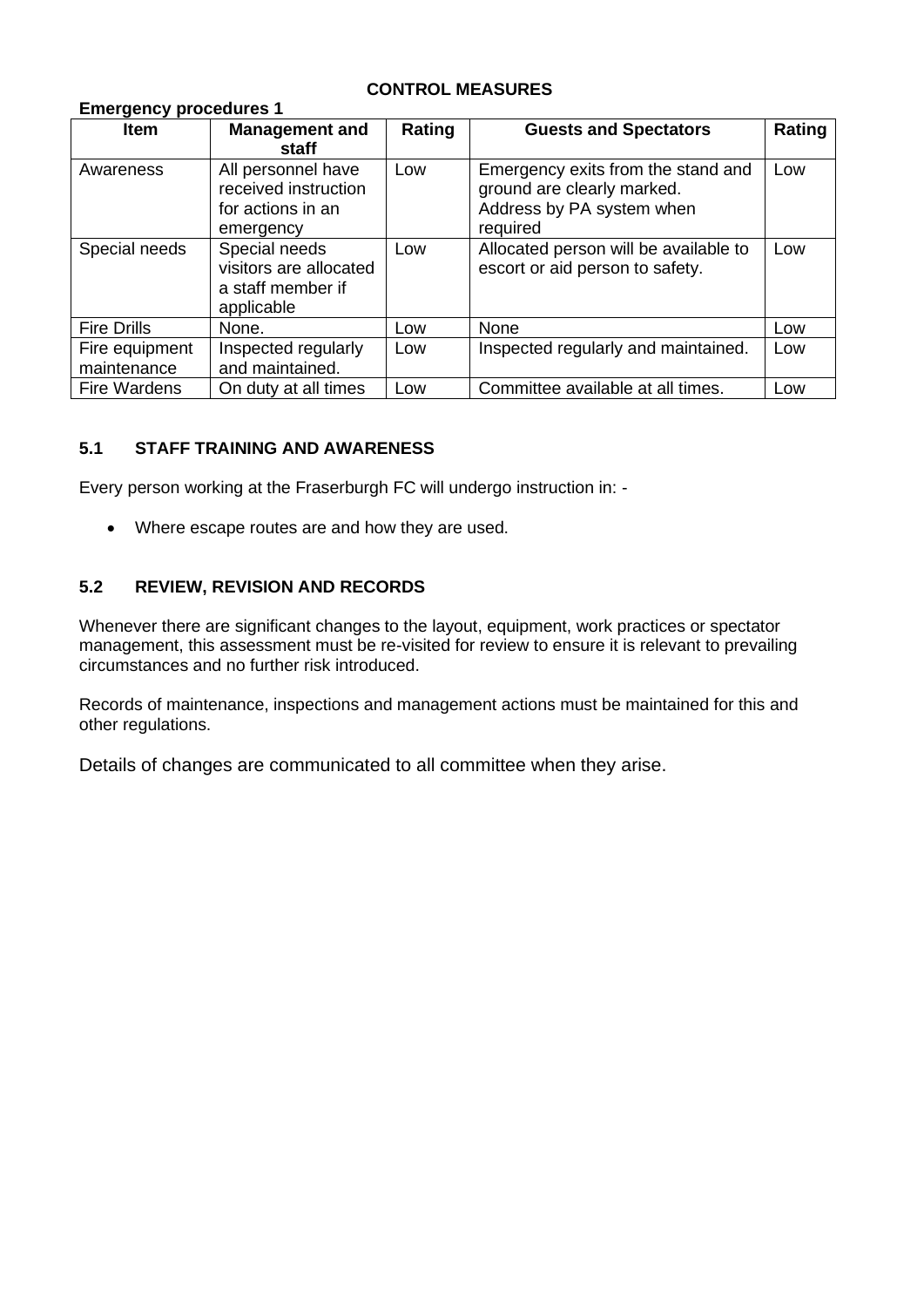### **FIRE FIGHTING EQUIPMENT**

All portable fire extinguishers should be inspected and serviced at least ANNUALLY by a competent person in accordance with the relevant British Standard.

Fire blankets should be inspected in accordance with the manufacturer's instructions.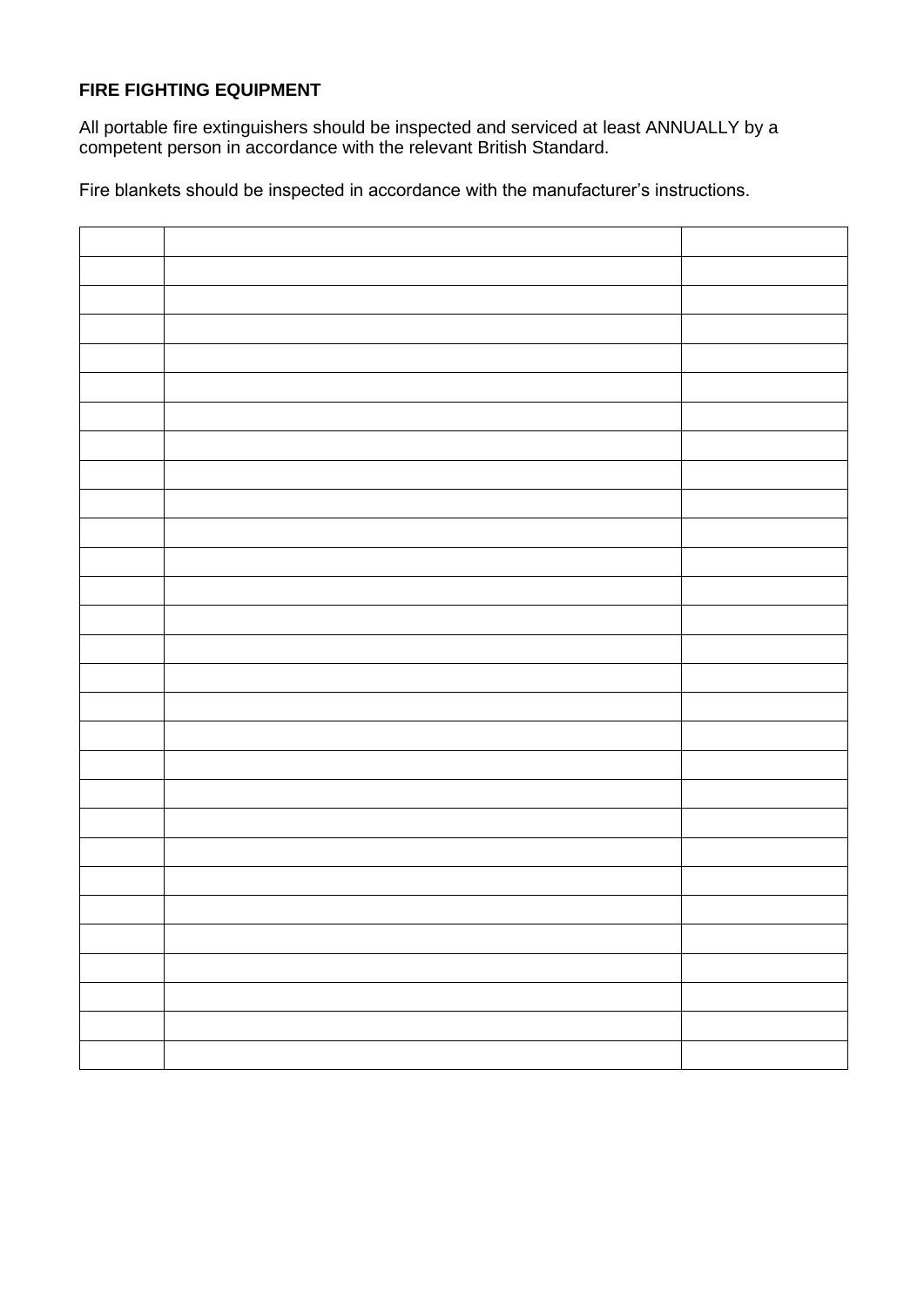| Item No. | <b>Action description</b> | To be started<br>by date | Completion<br>date |
|----------|---------------------------|--------------------------|--------------------|
|          |                           |                          |                    |
|          |                           |                          |                    |
|          |                           |                          |                    |
|          |                           |                          |                    |
|          |                           |                          |                    |
|          |                           |                          |                    |
|          |                           |                          |                    |
|          |                           |                          |                    |
|          |                           |                          |                    |
|          |                           |                          |                    |
|          |                           |                          |                    |
|          |                           |                          |                    |
|          |                           |                          |                    |
|          |                           |                          |                    |
|          |                           |                          |                    |
|          |                           |                          |                    |
|          |                           |                          |                    |
|          |                           |                          |                    |
|          |                           |                          |                    |
|          |                           |                          |                    |

# **Recognised Areas for management action**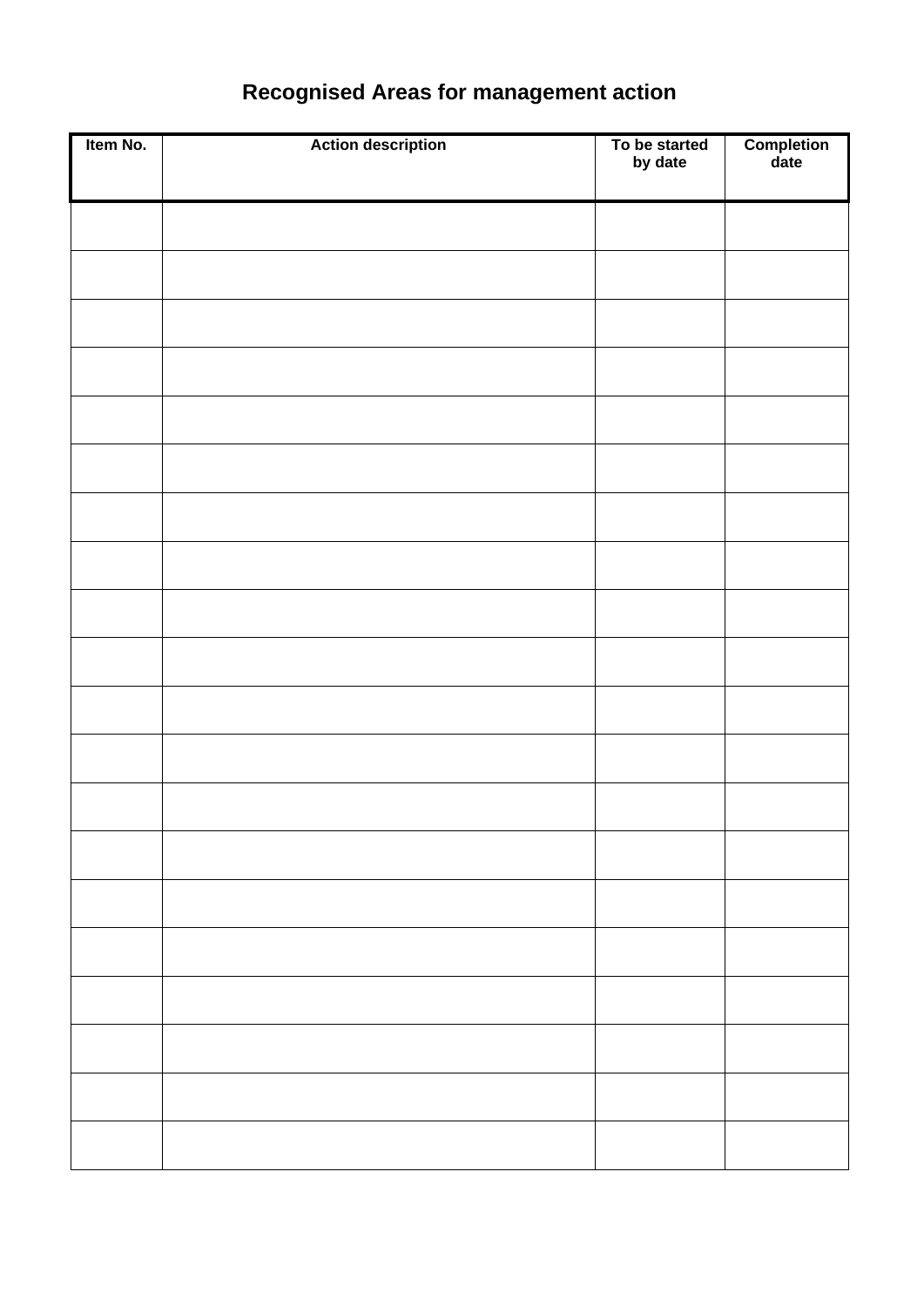### **Escape Routes**

All routes of escape in case of fire must be kept clear at all times. Regular checks must be completed and action items recorded, corrected and completion recorded.

| <b>Date</b> | Result of check and action taken | Signature |
|-------------|----------------------------------|-----------|
|             |                                  |           |
|             |                                  |           |
|             |                                  |           |
|             |                                  |           |
|             |                                  |           |
|             |                                  |           |
|             |                                  |           |
|             |                                  |           |
|             |                                  |           |
|             |                                  |           |
|             |                                  |           |
|             |                                  |           |
|             |                                  |           |
|             |                                  |           |
|             |                                  |           |
|             |                                  |           |
|             |                                  |           |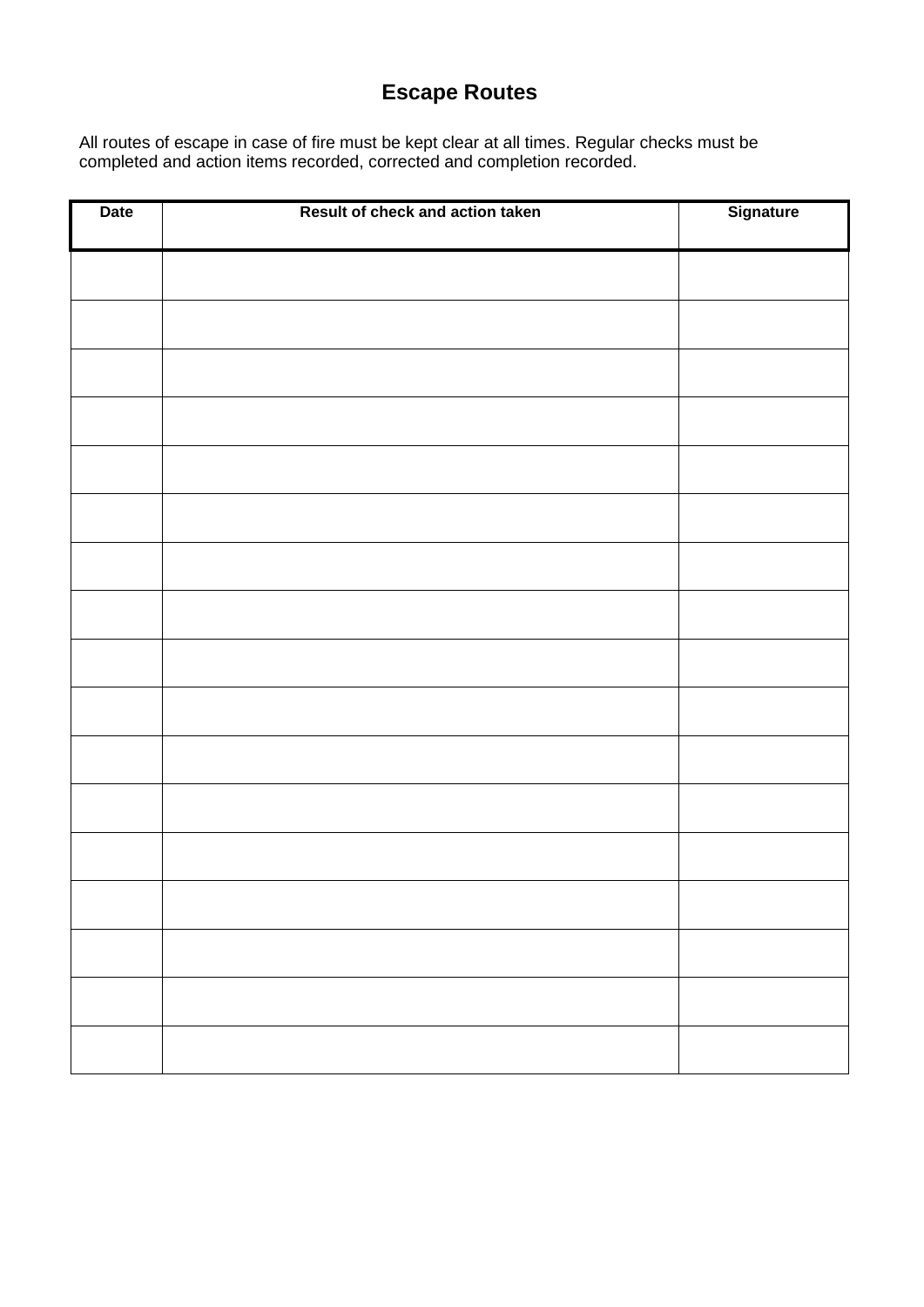# **Fire Alarm System**

The system must be tested weekly.

| <b>Date</b> | Test result and actions implemented | <b>Signature</b> |
|-------------|-------------------------------------|------------------|
|             |                                     |                  |
|             |                                     |                  |
|             |                                     |                  |
|             |                                     |                  |
|             |                                     |                  |
|             |                                     |                  |
|             |                                     |                  |
|             |                                     |                  |
|             |                                     |                  |
|             |                                     |                  |
|             |                                     |                  |
|             |                                     |                  |
|             |                                     |                  |
|             |                                     |                  |
|             |                                     |                  |
|             |                                     |                  |
|             |                                     |                  |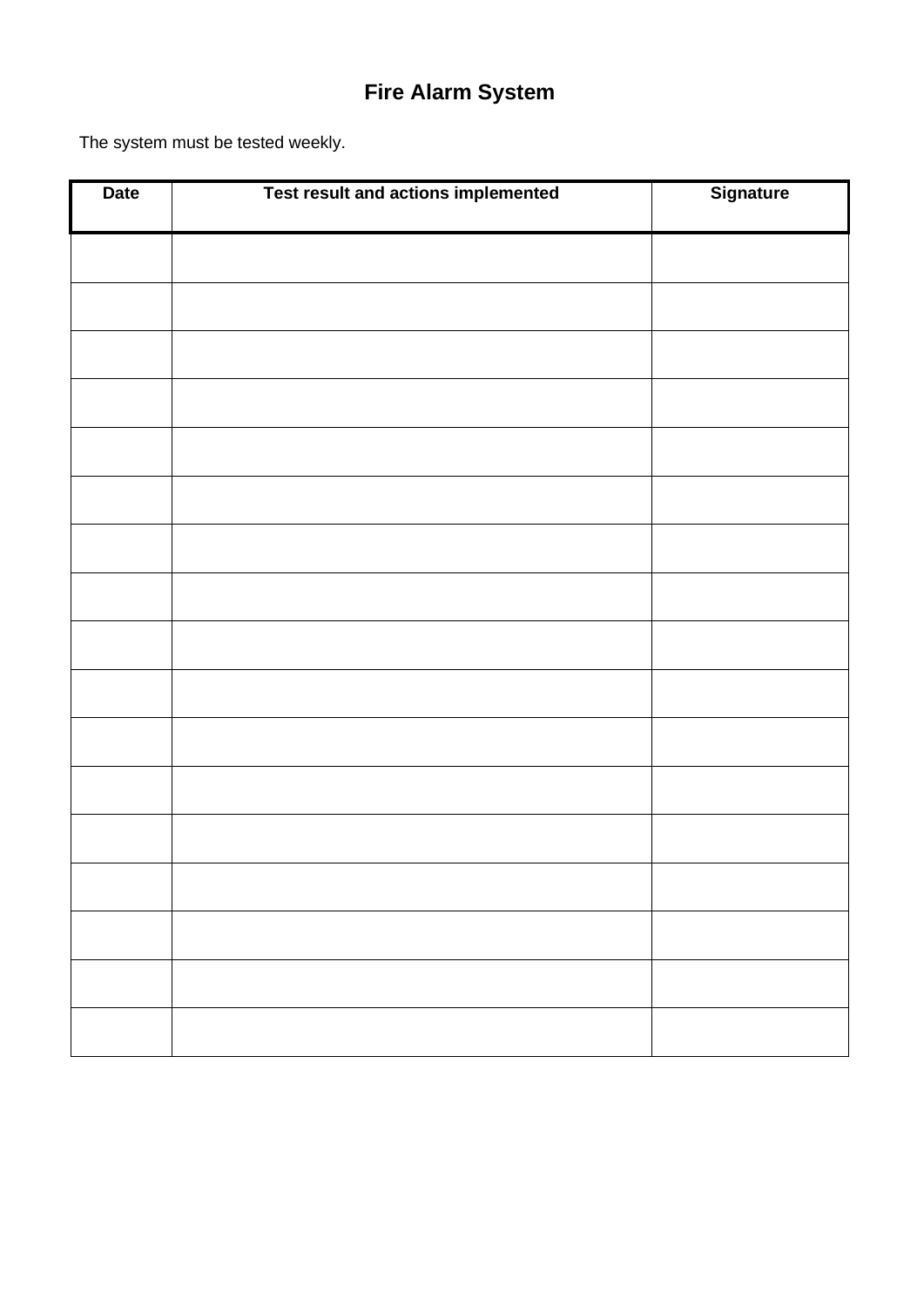### **Fire Doors**

All fire doors must be inspected to prove they will fulfill their function in case of fire.

| <b>Date</b> | Test result and actions implemented | Signature |
|-------------|-------------------------------------|-----------|
|             |                                     |           |
|             |                                     |           |
|             |                                     |           |
|             |                                     |           |
|             |                                     |           |
|             |                                     |           |
|             |                                     |           |
|             |                                     |           |
|             |                                     |           |
|             |                                     |           |
|             |                                     |           |
|             |                                     |           |
|             |                                     |           |
|             |                                     |           |
|             |                                     |           |
|             |                                     |           |
|             |                                     |           |
|             |                                     |           |
|             |                                     |           |
|             |                                     |           |
|             |                                     |           |
|             |                                     |           |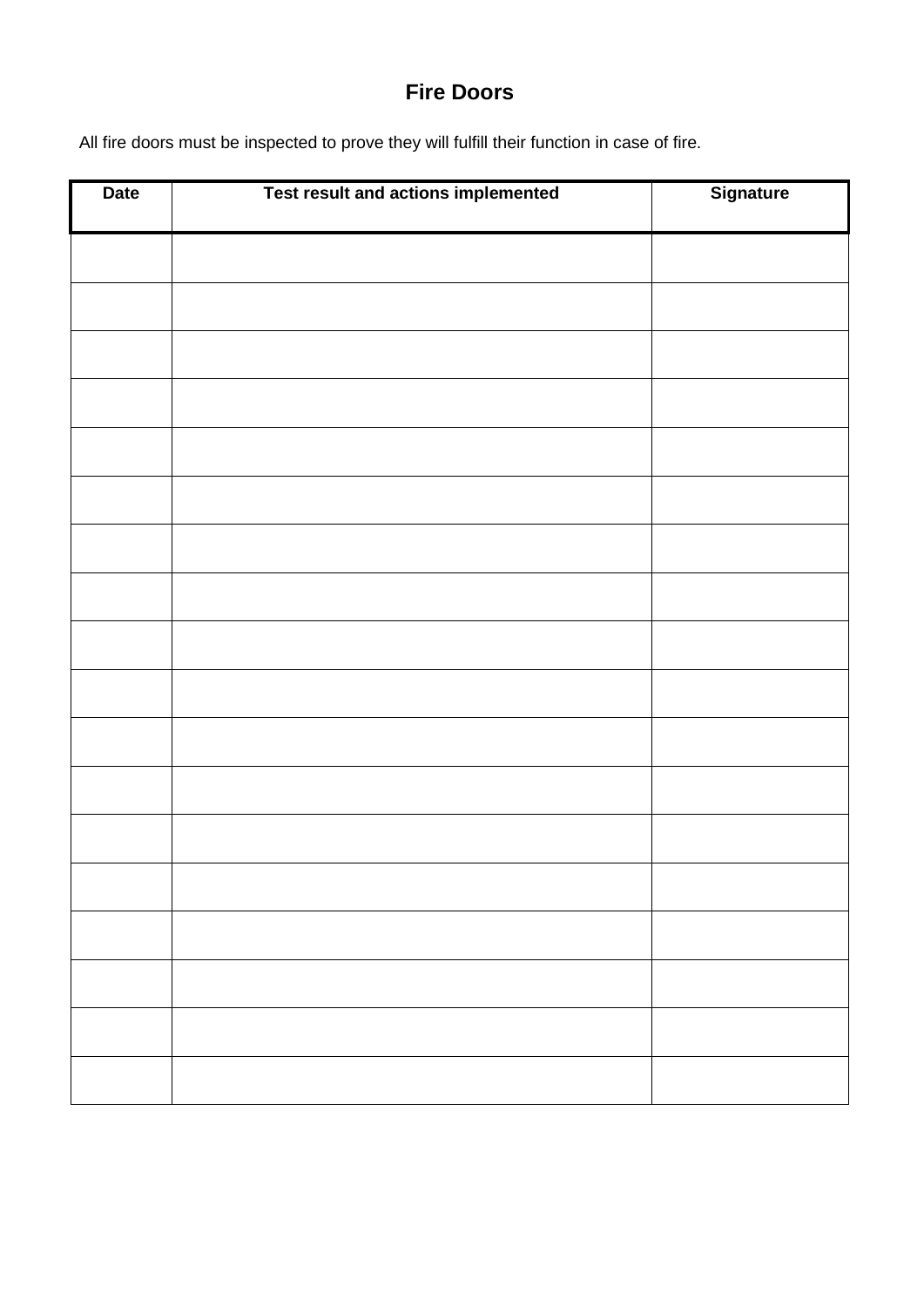### **6. MEASURING PERFORMANCE**

### **6.1 Measuring plans for achievement and compliance**

The Club will measure how it is implementing health and safety policy. The management also needs to know how effectively it is controlling risks and assessing the development of its safety culture. It is the positive safety culture that is the objective of health and safety. That is the level at which every person is committed to avoiding incidents by positive actions.

Performance is measured two ways. The first is "**active**" that monitors the level of achievement of Club plans and compliance with standards and regulations. The second is "**reactive**" and is negative in the fact that accidents, incidents and ill-health are monitored. To obtain effective measurement of this information the Club has procedures.

Procedures include: -

.

- Action status reports from Safety Meetings.
- Agenda and action status reports from quarterly Safety meetings.
- Incident Report form
- Accident investigation report forms
- Any audit reports from other sources.
- Significant risk assessment findings generated through complying with those listed.
- Status of inspection records needed to comply with regulations
- Management audit findings.
- Status of all Club audits on people, plant, equipment, procedures, housekeeping, fire equipment and electrical equipment.

#### **6.2 Incident reporting and monitoring for improvement**

All incidents, near misses and hazards should be reported without exception. For this to work successfully there must be a "no blame" culture. People must be free to report without fear of any reaction except that of improvement.

All reported information is good because the Club needs to remedy any shortfall in its systems. Having an opportunity to improve BEFORE something goes wrong is always preferable to the stable door and bolting horse.

All accidents or injuries must be reported to the Local Authority Environmental Health Office.

**Restricted Work Cases** The injured party can only do light duties (less than 3 days). **Medical Treatment Cases** The injured party receives treatment from doctor or hospital. **First Aids Injured party is treated by First Aider and resumes work. Near Misses** In other circumstances could have caused serious injury.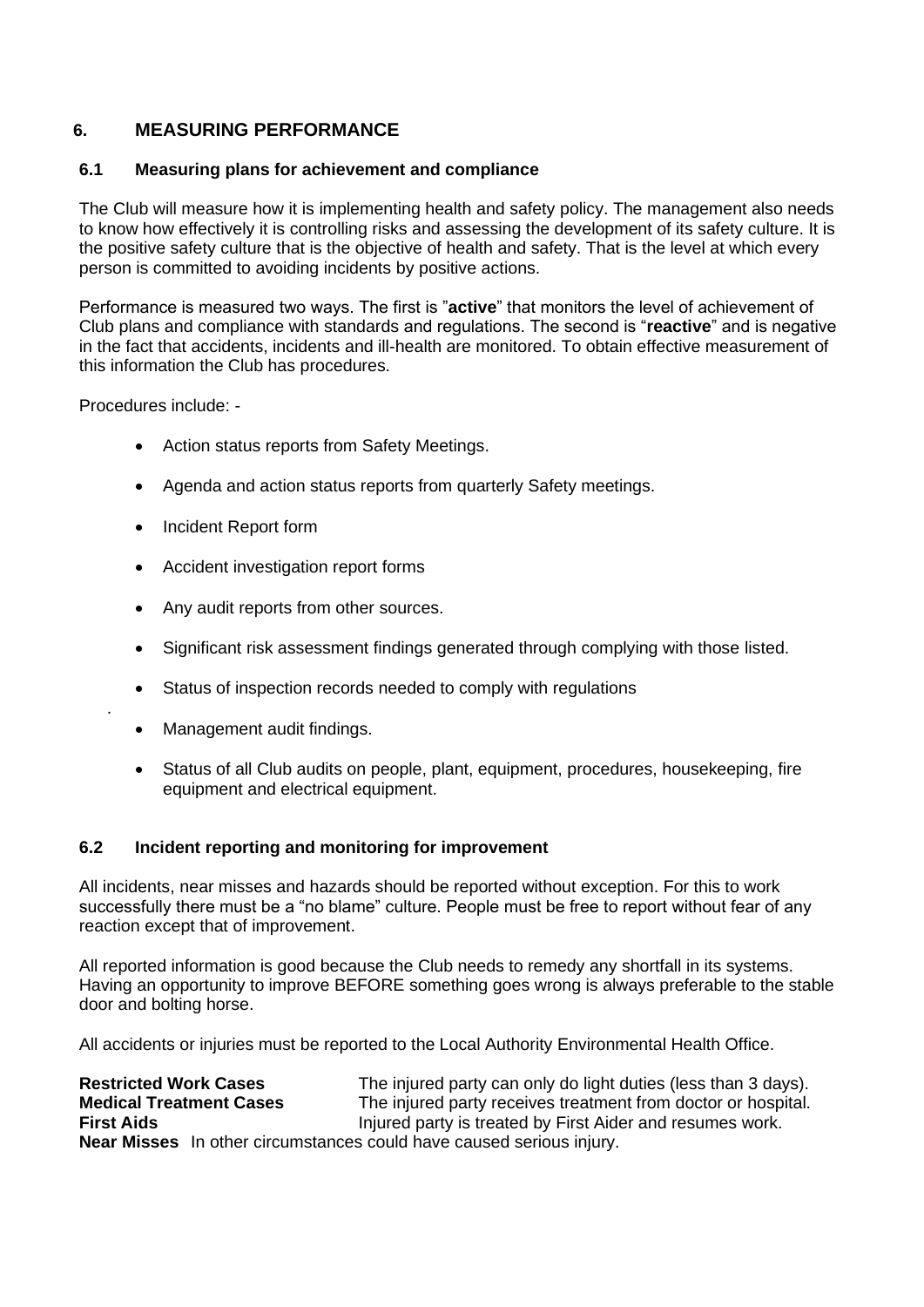All incidents MUST be reported immediately, at all costs on the same day. The detail on the form is proportionate to the incident. The completed incident form must be photocopied and held by the Club and the original must be handed without delay to the Chairman or his delegate.

At his discretion, the Chairman will initiate an investigation, which will cover all or some of the following dependent upon the type of incident. (Normally for all incidents more serious than a first aid. Where there is are incidents of a similar nature an investigation may be launched. The team of three will usually include a member of staff.

- 1. Events leading up to the incident
- 2. The details of the incident
- 3. The extent of injury and or damage.
- 4. The immediate actions taken to prevent recurrence
- 5. People involved or those who witnessed the events
- 6. Any deviation from a regulatory or Club procedure or standard
- 7. Immediate causes
- 8. Underlying factors
- 9. Remedial and improvement actions
- 10. Action Completion date
- 11. Date published

The Club considers it very important that the whole injury reporting and investigation is transparent and exists to improve safety and learn from incidents. It is NOT a disciplinary procedure and is not concerned with blame. All staff are urged to participate in this process.

### **7. AUDITS AND PERFORMANCE REVIEWS**

Audits are a normal part of business for finance and quality. The same technique is applied to health and safety. Audits are a structured way of collecting information on the efficiency, effectiveness and reliability of this safety management system (SMS).

### **7.1 What an audit is and it's purpose**

- Check that the management arrangements of this document are in place.
- The risk control system is in use and evidence of its use can be supported.
- Precautions for work are in place and they are appropriate to the tasks.

The audit requires the collection of relevant HS&E information about this SMS and making judgements about its adequacy and performance. This can be achieved by: -

- Interviewing people.
- Examining documents
- Visually observation.

### **7.2 How reviews are conducted and published**

Performance reviews require making judgements about how adequate the previous period's performance has been and the ability of people to make decisions to remedy any shortfalls. This is achieved through measuring activities, using audits, risk assessments and workplace precautions. This will be further influenced by outside sources, other organisations and new legislation.

The object of the review is to maintain the dynamics of the SMS so that it evolves and improves in line with the health and safety of the organisation and the people within it.

An annual Safety Review should be published outlining the highlights and lowlights of the HS&E year. It should be in a format that everyone wants to read.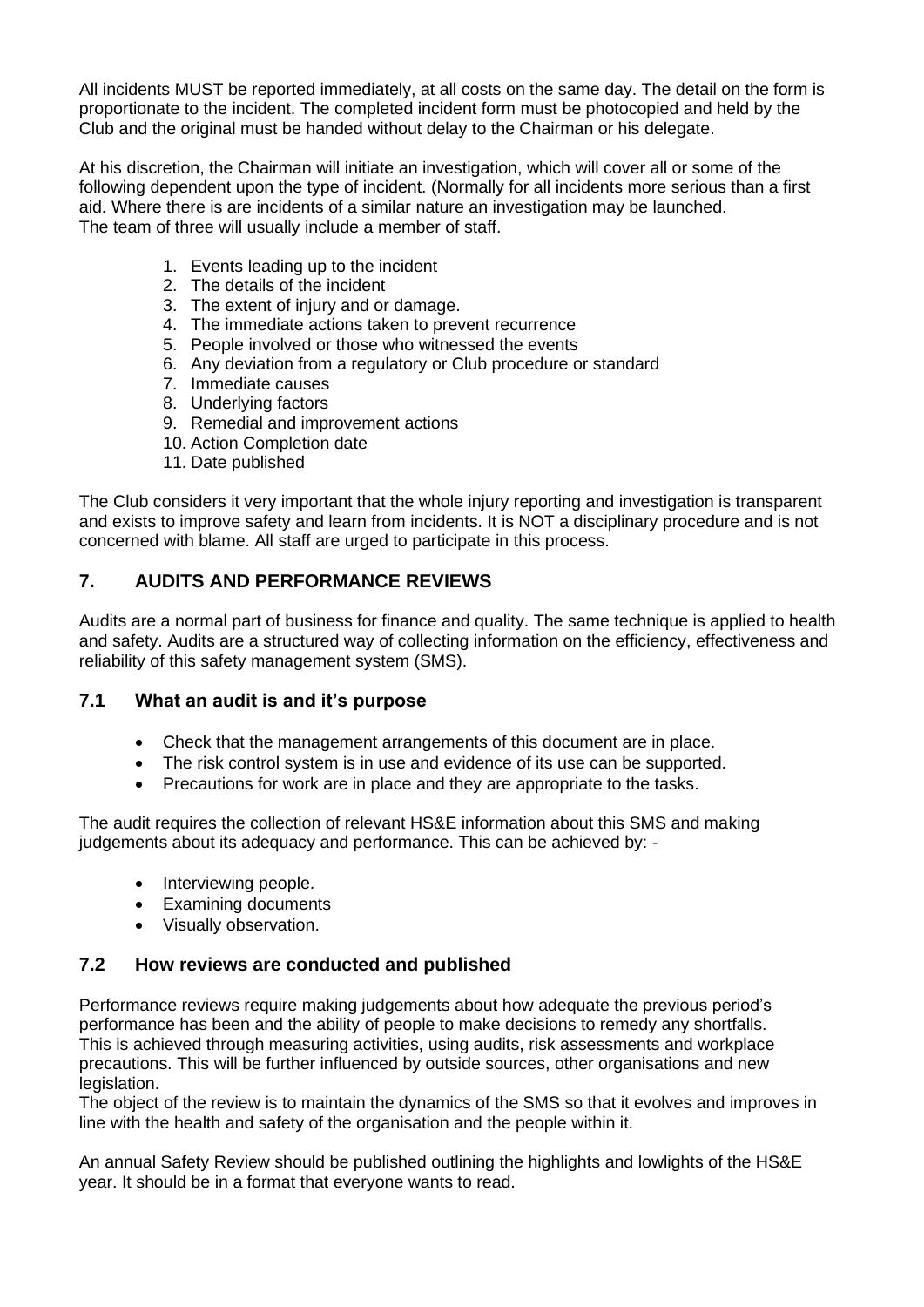The following documents to must placed here. (Please identify those that exist in the Club and whether they need updating.)

**Hazard Checklist** – To be used as an aide memoire for audits and assessments

**Method Statement** – (Contractors coming to the Club must have one) Ensure in landscape format. Left half for the method steps, right half for identifying and removing hazards, stating the hazard control steps through precautions.

#### **Assessment forms** – for

- Club Safety Status Assessments
- Work Assessments (i.e. Cleaner task list check sheets, etc)
- Work Equipment Assessments
- COSHH Assessments
- PPE Assessments
- Manual Handling Assessments
- Lifting operations Assessments
- Display Screen Equipment User and workstation Assessments

#### **Audit Forms**

- Management audit Inspection Report
- Audit action control and close-out reports

#### **Incident Reports**

#### **Investigation Reports**

• Action recommendation and close-out reports